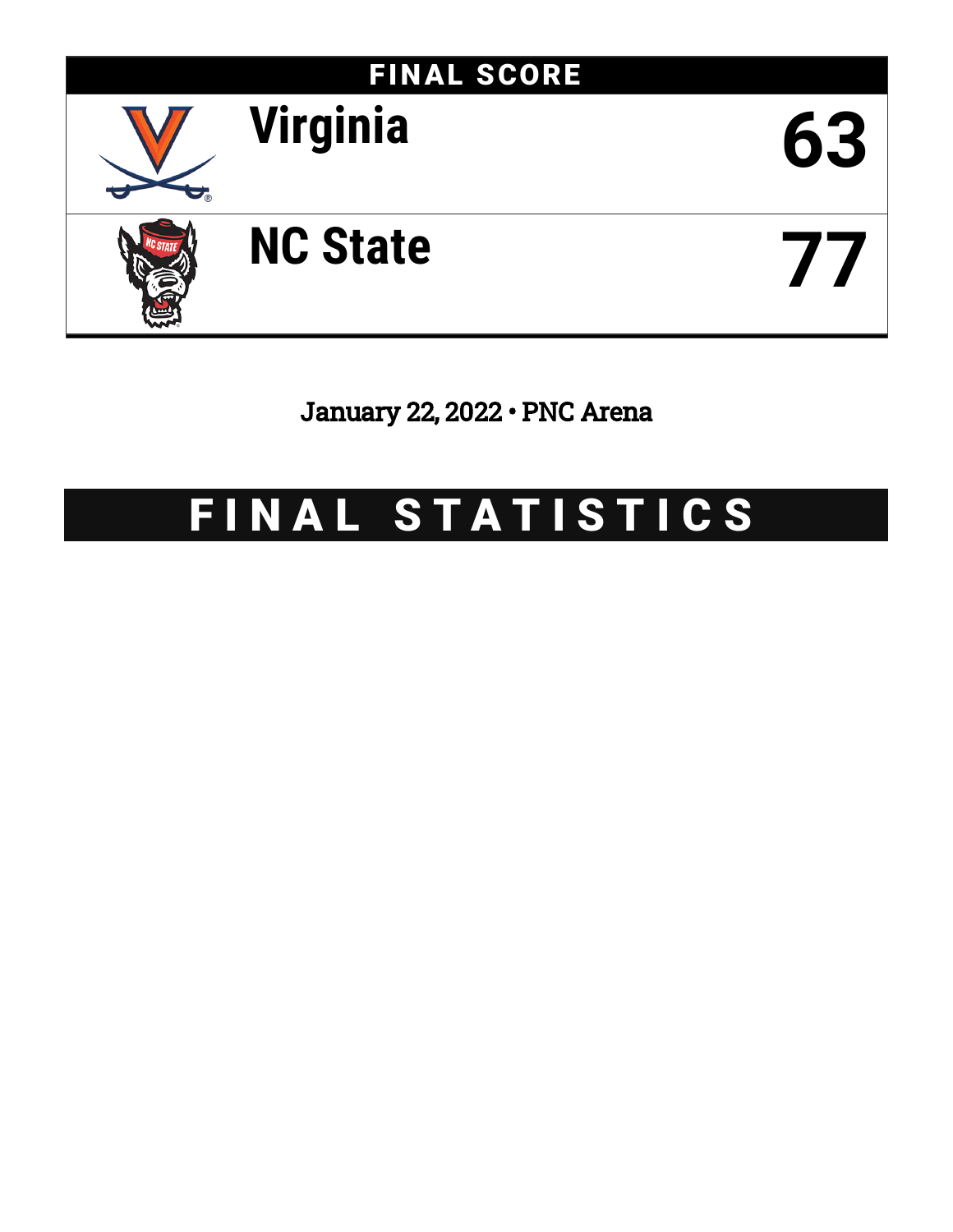### **Official Box Score Virginia vs NC State Game Totals -- Final Statistics January 22, 2022 at PNC Arena**



# **Virginia 63**

| No. | Player                  | S  | <b>Pts</b> | FG       | 3FG       | FТ      | 0R            | DR       | TR             | PF             | A              | TO | <b>B</b> lk  | Stl | Min | $+/-$          |
|-----|-------------------------|----|------------|----------|-----------|---------|---------------|----------|----------------|----------------|----------------|----|--------------|-----|-----|----------------|
| 00  | <b>CLARK, KIHEI</b>     | G  | 6          | $2 - 7$  | $2 - 3$   | $0-0$   | 0             |          |                | 0              | 6              | 2  | 0            |     | 36  | $-10$          |
| 01  | <b>GARDNER, JAYDEN</b>  | F. | 13         | $5 - 12$ | $0 - 0$   | $3 - 3$ |               | 2        | 3              | $\overline{2}$ | 3              | 3  | $\mathbf{0}$ | 0   | 34  | $-17$          |
| 02  | <b>BEEKMAN, REECE</b>   | G  | 12         | $4-9$    | $2 - 3$   | $2 - 2$ | 2             |          | 3              | 3              | 2              | 1  | 0            | 3   | 30  | $-21$          |
| 04  | <b>FRANKLIN, ARMAAN</b> | G  | 14         | $4 - 10$ | $4 - 7$   | $2 - 2$ | 0             | 0        | 0              | $\mathcal{P}$  | 2              |    | 0            | 0   | 32  | $-23$          |
| 22  | CAFFARO, FRANCISCO      | C  | 2          | $1 - 2$  | $0 - 0$   | $0 - 2$ | $\mathcal{P}$ | 6        | 8              |                | 0              | 0  | 0            | 0   | 23  | $-15$          |
| 10  | <b>MURRAY, TAINE</b>    | G  | $\Omega$   | $0 - 3$  | $0 - 2$   | $0 - 0$ | $\mathcal{P}$ | $\Omega$ | $\overline{2}$ | $\Omega$       | 0              | 0  | $\Omega$     |     | 8   | $\overline{4}$ |
| 21  | SHEDRICK, KADIN         | F  | 8          | $4 - 8$  | $0 - 0$   | $0 - 0$ | 3             |          | 4              | 2              | 0              |    | 3            | 0   | 17  | 1              |
| 23  | STATTMANN, KODY         | G  | 8          | $3 - 4$  | $2 - 2$   | $0 - 0$ | 3             | 0        | 3              | 0              | $\overline{2}$ | 2  | $\Omega$     | 0   | 15  | 1              |
| 24  | MILIČIĆ JR., IGOR       | F  | 0          | $0 - 0$  | $0 - 0$   | $0 - 0$ | $\Omega$      | 0        | 0              | 0              | 0              | 0  | 0            | 0   | 2   | 0              |
| 33  | MCCORKLE, CARSON        | G  | 0          | $0 - 0$  | $0 - 0$   | $0 - 0$ | $\Omega$      | 0        | 0              | 0              | 1              | 0  | $\Omega$     | 0   | 2   | 5              |
|     | <b>TEAM</b>             |    |            |          |           |         |               | 3        | 4              | $\Omega$       |                | 0  |              |     |     |                |
|     | <b>TOTALS</b>           |    | 63         | 23-55    | $10 - 17$ | 7-9     | 14            | 14       | 28             | 10             | 16             | 10 | 3            | 5   | 199 |                |

| Game                                | $23 - 55$ | 41.8% | $10 - 17$ | 58.8% | 7-9     | 77.8% |                                             |
|-------------------------------------|-----------|-------|-----------|-------|---------|-------|---------------------------------------------|
| 2nd Half                            | $10 - 29$ | 34%   | $5-10$    | 50%   | 6-6     | 100%  |                                             |
| 1st Half                            | $13 - 26$ | 50%   | $5 - 7$   | 71%   | $1 - 3$ | 33%   | Technical Fouls: None.                      |
| <b>Shooting By Period</b><br>Period | FG        | FG%   | 3FG       | 3FG%  | FТ      | FT%   | Last FG: 2nd-00:44<br>Largest lead: By 8 at |

# **NC State 77**

| No. | Plaver                   | S | <b>Pts</b>      | FG        | 3FG       | FT      | 0 <sub>R</sub> | DR       | TR           | PF             | A        | TO       | <b>BIK</b>  | Stl          | Min            | $+/-$          |
|-----|--------------------------|---|-----------------|-----------|-----------|---------|----------------|----------|--------------|----------------|----------|----------|-------------|--------------|----------------|----------------|
| 00  | SMITH, TERQUAVION        | G | 20              | $8 - 13$  | 4-7       | $0-0$   | 0              | 2        | 2            |                | 3        |          |             | 2            | 32             | 8              |
| 01  | <b>SEABRON, DEREON</b>   | G | 13 <sup>°</sup> | $4-6$     | $0 - 0$   | $5-6$   | 1              | 5        | 6            |                | 5        | 3        | $\Omega$    | 2            | 34             | 21             |
| 04  | <b>HELLEMS, JERICOLE</b> | F | 21              | $8 - 12$  | $5-9$     | $0 - 0$ | 0              | 2        | 2            |                | 3        | 2        | 2           | 0            | 39             | 16             |
| 14  | MORSELL, CASEY           | G | 12              | $5 - 7$   | $2 - 3$   | $0 - 0$ | $\overline{2}$ | 5        |              | 0              | $\Omega$ |          | $\Omega$    | 2            | 29             | 21             |
| 21  | DOWUONA, EBENEZER        | F | 6               | $3-6$     | $0 - 0$   | $0 - 0$ | 2              | 3        | 5            | 4              | 0        |          | 1           | 0            | 30             | 24             |
| 03  | HAYES, CAM               | G | $\Omega$        | $0 - 0$   | $0 - 0$   | $0 - 0$ | 0              | 0        | $\Omega$     | 0              | 0        | 0        | 0           |              | 8              | $-5$           |
| 05  | <b>ALLEN, THOMAS</b>     | G | 0               | $0 - 0$   | $0 - 0$   | $0 - 0$ | 0              | 0        | $\Omega$     | 0              | 2        | 0        | 0           | 0            | 5              | $-2$           |
| 10  | PASS, BREON              | G | 5               | $2 - 2$   | $1 - 1$   | $0 - 0$ | $\Omega$       | 1        | $\mathbf{1}$ | $\overline{2}$ |          | $\Omega$ | $\Omega$    | $\Omega$     | 9              | $\overline{4}$ |
| 11  | GIBSON, JAYLON           | F | 0               | $0 - 2$   | $0 - 0$   | $0 - 0$ | 0              | 1        |              | 0              | 0        | 0        | $\mathbf 0$ | 0            | 10             | $-10$          |
| 12  | <b>GRAHAM, CHASE</b>     | G | $\Omega$        | $0 - 2$   | $0 - 2$   | $0 - 0$ | 0              | 0        | 0            | $\Omega$       | 0        | 0        | $\Omega$    | $\mathbf{0}$ | $\overline{2}$ | $-5$           |
| 20  | NUNNALLY, ALEX           | G | 0               | $0 - 0$   | $0 - 0$   | $0 - 0$ | 0              | $\Omega$ | $\Omega$     | 0              | 0        | $\Omega$ | 0           | 0            | 1              | $-2$           |
|     | <b>TEAM</b>              |   |                 |           |           |         |                | 0        |              | 0              |          |          |             |              |                |                |
|     | <b>TOTALS</b>            |   | 77              | $30 - 50$ | $12 - 22$ | 5-6     | 6              | 19       | 25           | 9              | 14       | 9        | 4           |              | 199            |                |

| 2nd Half<br>Game                    | $13 - 24$<br>$30 - 50$ | 54%<br>60.0% | $3 - 8$<br>$12 - 22$ | 38 <sup>%</sup><br>54.5% | $5-6$<br>$5 - 6$ | 83%<br>83.3% |                 |
|-------------------------------------|------------------------|--------------|----------------------|--------------------------|------------------|--------------|-----------------|
| 1st Half                            | 17-26                  | 65%          | $9 - 14$             | 64%                      | 0-0              | $0\%$        | Techn           |
| <b>Shooting By Period</b><br>Period | FG                     | FG%          | 3FG                  | 3FG%                     | FТ               | FT%          | Last F<br>Large |

*Last FG:* 2nd-02:35 *Largest lead:* By 21 at *Technical Fouls:* None.

| Game Notes:                                                               | <b>Score</b>                            | 1st | 2 <sub>nd</sub> | тот | <b>Points</b> | <b>VA</b>      | <b>ST</b>      |
|---------------------------------------------------------------------------|-----------------------------------------|-----|-----------------|-----|---------------|----------------|----------------|
| Officials: Jamie Luckie, Pat Driscoll, Brent Hampton<br>Attendance: 12811 | VA                                      | 32  | 31              | 63  | In the Paint  | 16             | 34             |
|                                                                           | <b>ST</b>                               | 43  | 34              | 77  | Off Turns     | 16             | 14             |
| Start Time: 09:00 PM                                                      |                                         |     |                 |     | 2nd Chance    |                |                |
| Conference Game;                                                          | VA led for 11:05. ST led for 26:09.     |     |                 |     | Fast Break    |                |                |
|                                                                           | Game was tied for 0:0.<br>Times tied: 0 |     | Lead Changes: 0 |     | Bench         | 16             |                |
|                                                                           |                                         |     |                 |     | Per Poss      | 1.145<br>27/55 | 1.400<br>33/55 |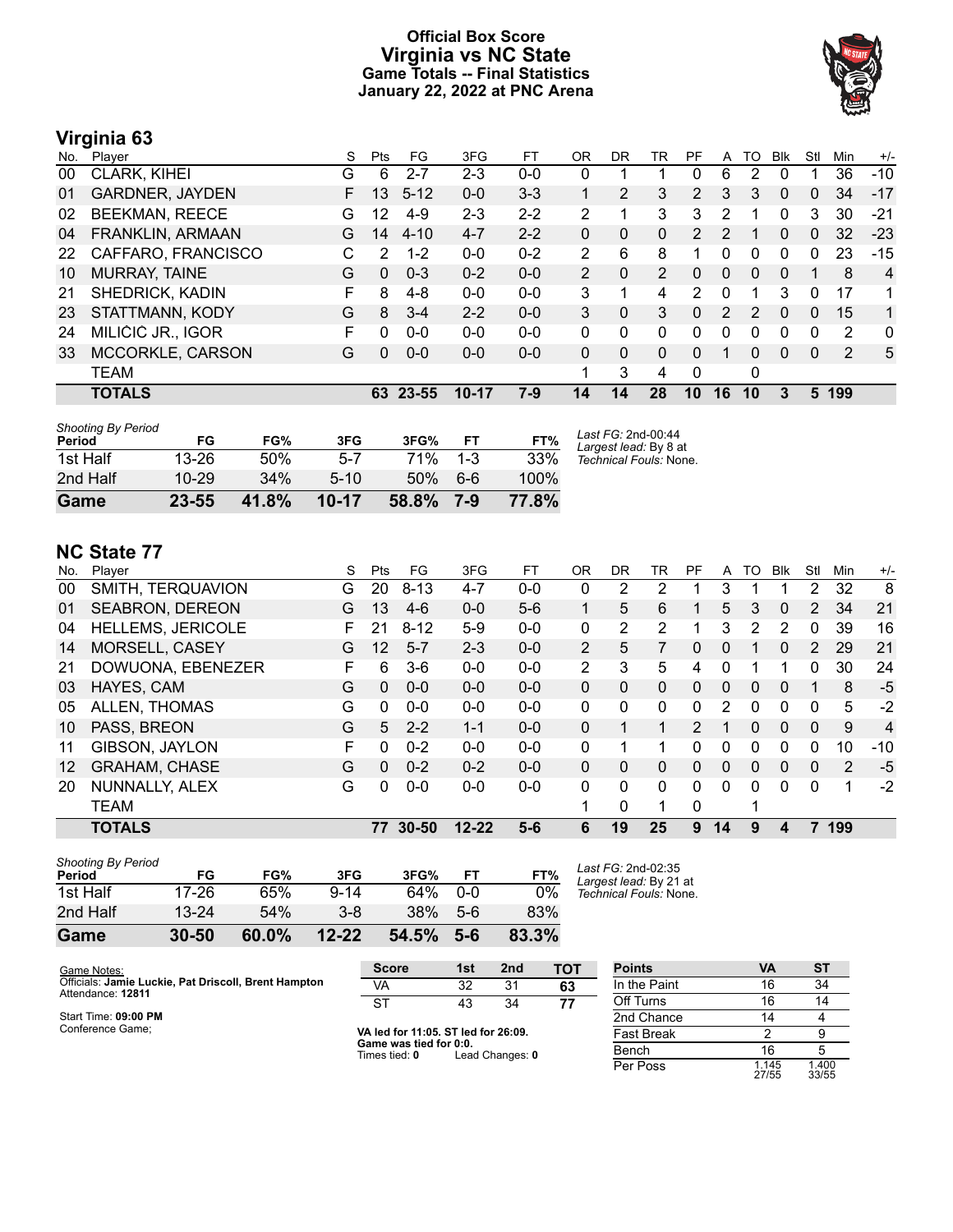#### **Official Box Score Virginia vs NC State First Half Statistics Only January 22, 2022 at PNC Arena**



# **Virginia 32**

| No. | Player                  | S  | <b>Pts</b> | <b>FG</b> | 3FG     | <b>FT</b> | <b>OR</b>     | <b>DR</b> | TR      | <b>PF</b> | A        | TO       | <b>Blk</b>   | Stl          | Min          | $+/-$        |
|-----|-------------------------|----|------------|-----------|---------|-----------|---------------|-----------|---------|-----------|----------|----------|--------------|--------------|--------------|--------------|
| 00  | CLARK, KIHEI            | G  | 6          | 2-2       | $2 - 2$ | $0-0$     | 0             |           |         | 0         | 3        |          | 0            |              | 18           | $-2$         |
| 01  | <b>GARDNER, JAYDEN</b>  | F. | 11         | $5-9$     | $0 - 0$ | $1 - 1$   | 0             |           |         |           |          |          | $\mathbf{0}$ | 0            | 18           | $-11$        |
| 02  | <b>BEEKMAN, REECE</b>   | G  | 2          | $1 - 2$   | $0 - 0$ | $0-0$     | 0             | 1         |         |           |          |          | 0            | 3            | 15           | $-13$        |
| 04  | <b>FRANKLIN, ARMAAN</b> | G  | 9          | $3 - 7$   | $3 - 5$ | $0 - 0$   | 0             | 0         | 0       | 0         | 2        |          | $\Omega$     | $\mathbf{0}$ | 19           | $-14$        |
| 22  | CAFFARO, FRANCISCO      | С  | 0          | $0 - 1$   | $0 - 0$ | $0 - 2$   | $\mathcal{P}$ | 2         | 4       | 0         | 0        | 0        | $\Omega$     | 0            | 12           | $-13$        |
| 10  | <b>MURRAY, TAINE</b>    | G  | $\Omega$   | $0 - 0$   | $0 - 0$ | $0 - 0$   | 0             | $\Omega$  | 0       | 0         | $\Omega$ | $\Omega$ | $\Omega$     | $\Omega$     | $\Omega$     | 0            |
| 21  | SHEDRICK, KADIN         | F  | 4          | $2 - 4$   | $0 - 0$ | $0 - 0$   |               | $\Omega$  |         | 1         | 0        |          |              | 0            | 8            | 2            |
| 23  | STATTMANN, KODY         | G  | 0          | $0 - 1$   | $0 - 0$ | $0 - 0$   | 3             | 0         | 3       | 0         |          | 2        | $\Omega$     | 0            | 10           | $-4$         |
| 24  | MILIČIĆ JR., IGOR       | F. | 0          | $0 - 0$   | $0 - 0$ | $0 - 0$   | 0             | 0         | 0       | 0         | 0        | 0        | ∩            | 0            | 0            | 0            |
| 33  | MCCORKLE, CARSON        | G  | 0          | $0 - 0$   | $0 - 0$ | $0 - 0$   | 0             | $\Omega$  | 0       | $\Omega$  | $\Omega$ | 0        | $\Omega$     | $\mathbf{0}$ | $\mathbf{0}$ | $\mathbf{0}$ |
|     | <b>TEAM</b>             |    |            | $0-0$     |         |           | 0             | 1         | 1       | $\Omega$  |          | 0        |              |              |              |              |
|     | <b>TOTALS</b>           |    |            | 32 13-26  | $5 - 7$ | $1 - 3$   | 6             | 6         | $12 \,$ | 3         | 8        | 7        |              | 4            | 100          |              |

| <b>Shooting By Period</b><br>Period | FG        | FG%   | 3FG       | 3FG%  | FT.     | FT%   | Last FG Half: VA 2nd-00:44 |
|-------------------------------------|-----------|-------|-----------|-------|---------|-------|----------------------------|
| 1st Half                            | $13 - 26$ | 50%   | $5 - 7$   | 71%   | $1 - 3$ | 33%   |                            |
| Game                                | $23 - 55$ | 41.8% | $10 - 17$ | 58.8% | 7-9     | 77.8% |                            |

## **NC State 43**

| No.               | Player                   | S  | <b>Pts</b>     | FG.       | 3FG      | <b>FT</b> | <b>OR</b>      | <b>DR</b> | TR       | PF       | A        | TO | <b>Blk</b>   | Stl      | Min            | $+/-$          |
|-------------------|--------------------------|----|----------------|-----------|----------|-----------|----------------|-----------|----------|----------|----------|----|--------------|----------|----------------|----------------|
| 00                | SMITH, TERQUAVION        | G  | 16             | $6 - 9$   | 4-7      | $0-0$     | 0              | 0         | 0        |          | 2        |    | 0            | 2        | 16             | $\overline{2}$ |
| 01                | <b>SEABRON, DEREON</b>   | G  | $\overline{4}$ | $2 - 2$   | $0 - 0$  | $0 - 0$   | 0              |           |          | $\Omega$ | 4        | 2  | $\mathbf{0}$ |          | 16             | 13             |
| 04                | <b>HELLEMS, JERICOLE</b> | F  | 15             | $5 - 7$   | $5 - 7$  | $0 - 0$   | 0              | 2         | 2        |          |          | 2  |              | 0        | 20             | 11             |
| 14                | MORSELL, CASEY           | G  | $\mathcal{P}$  | $1 - 2$   | $0 - 0$  | $0 - 0$   | $\mathbf{1}$   | 2         | 3        | 0        | $\Omega$ |    | $\Omega$     |          | 15             | 13             |
| 21                | DOWUONA, EBENEZER        | F. | 4              | $2 - 5$   | $0 - 0$  | $0 - 0$   | $\overline{2}$ | 3         | 5        |          | 0        | 0  |              | 0        | 16             | 13             |
| 03                | HAYES, CAM               | G  | $\Omega$       | $0 - 0$   | $0 - 0$  | $0 - 0$   | 0              | 0         | $\Omega$ | $\Omega$ | 0        | 0  | $\mathbf{0}$ | $\Omega$ | $\overline{4}$ | $-2$           |
| 05                | <b>ALLEN, THOMAS</b>     | G  | $\Omega$       | $0 - 0$   | $0 - 0$  | $0 - 0$   | 0              | 0         | $\Omega$ | $\Omega$ | 2        | 0  | $\Omega$     | 0        | 5              | -2             |
| 10                | PASS, BREON              | G  | $\mathcal{P}$  | $1 - 1$   | $0 - 0$  | $0 - 0$   | $\Omega$       | $\Omega$  | $\Omega$ |          | 1        | 0  | $\Omega$     | $\Omega$ | $\overline{4}$ | 9              |
| 11                | <b>GIBSON, JAYLON</b>    | F  | 0              | $0 - 0$   | $0 - 0$  | $0 - 0$   | 0              | $\Omega$  | $\Omega$ | 0        | 0        | 0  | 0            | 0        | 4              | $-2$           |
| $12 \overline{ }$ | <b>GRAHAM, CHASE</b>     | G  | $\Omega$       | $0 - 0$   | $0 - 0$  | $0 - 0$   | $\Omega$       | 0         | $\Omega$ | $\Omega$ | $\Omega$ | 0  | $\Omega$     | $\Omega$ | $\Omega$       | $\overline{0}$ |
| 20                | NUNNALLY, ALEX           | G  | $\Omega$       | $0 - 0$   | $0 - 0$  | $0 - 0$   | 0              | 0         | $\Omega$ | $\Omega$ | $\Omega$ | 0  | $\Omega$     | $\Omega$ | $\Omega$       | $\mathbf{0}$   |
|                   | <b>TEAM</b>              |    |                | $0 - 0$   |          |           | 0              | $\Omega$  | $\Omega$ | $\Omega$ |          | 0  |              |          |                |                |
|                   | <b>TOTALS</b>            |    | 43             | $17 - 26$ | $9 - 14$ | $0 - 0$   | 3              | 8         | 11       | 4        | 10       | 6  | 2            | 4        | 100            |                |

| Shooting By Period<br>Period | FG        | FG%   | 3FG       | 3FG%  | FТ    | FT%   |
|------------------------------|-----------|-------|-----------|-------|-------|-------|
| 1st Half                     | 17-26     | 65%   | $9 - 14$  | 64%   | 0-0   | $0\%$ |
| Game                         | $30 - 50$ | 60.0% | $12 - 22$ | 54.5% | $5-6$ | 83.3% |

*Last FG Half:* ST 2nd-02:35

| Game Notes:                                                               | <b>Score</b> | 1st | 2 <sub>nd</sub> | <b>TOT</b> | <b>Points (This Period)</b> | VA             | <b>ST</b>      |
|---------------------------------------------------------------------------|--------------|-----|-----------------|------------|-----------------------------|----------------|----------------|
| Officials: Jamie Luckie, Pat Driscoll, Brent Hampton<br>Attendance: 12811 | VA           | 32  | 31              | 63         | In the Paint                |                | 16             |
|                                                                           | <b>ST</b>    | 43  | 34              | 77         | Off Turns                   |                |                |
| Start Time: 09:00 PM                                                      |              |     |                 |            | 2nd Chance                  |                |                |
| Conference Game;                                                          |              |     |                 |            | <b>Fast Break</b>           |                |                |
|                                                                           |              |     |                 |            | Bench                       |                |                |
|                                                                           |              |     |                 |            | Per Poss                    | 1.143<br>14/28 | 1.483<br>17/29 |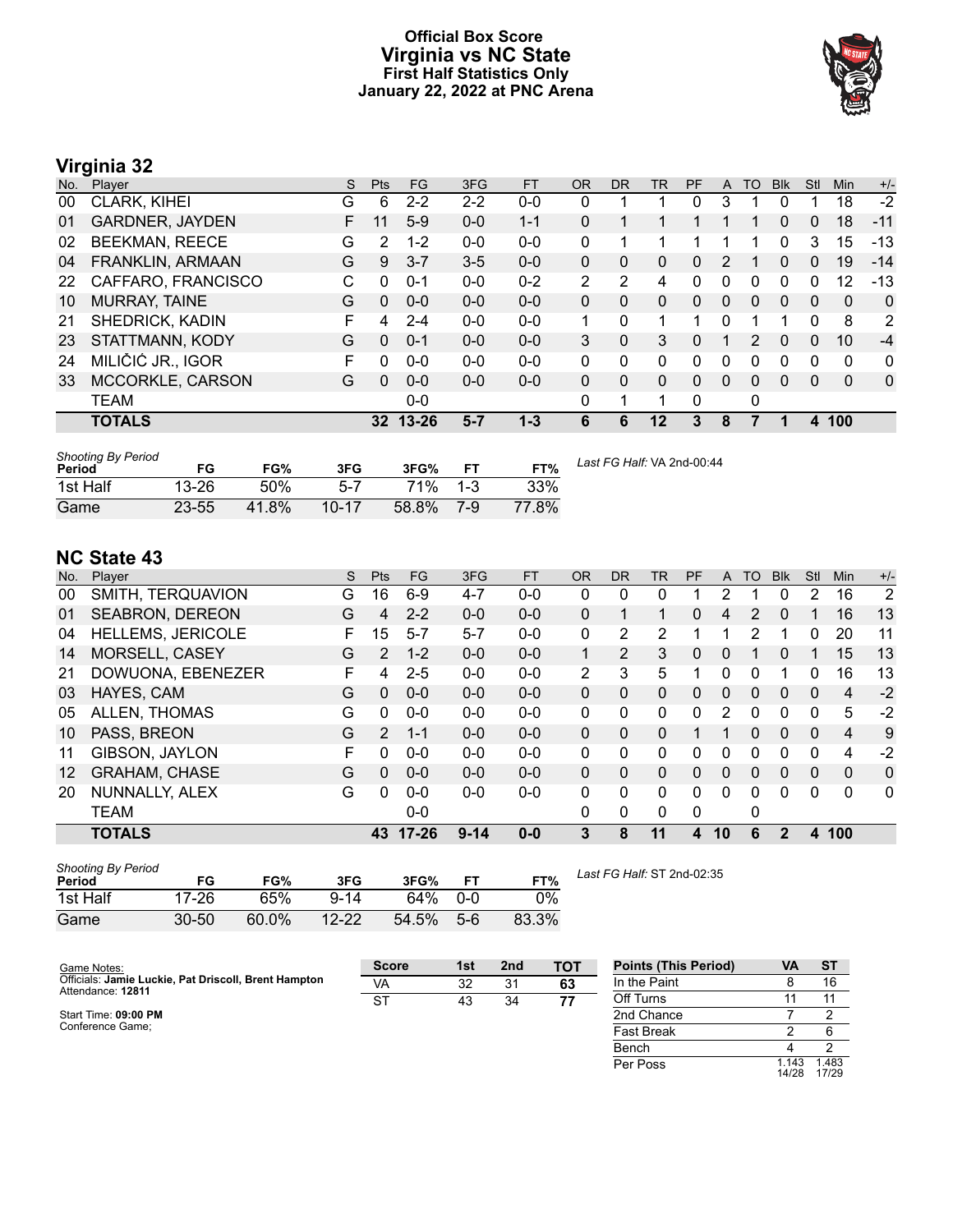#### **Official Play-By-Play Virginia vs NC State First Half January 22, 2022 at PNC Arena**



#### **Period 1**

<mark>Startersː</mark><br>Virginia: 0 CLARK,KIHEI (G); 1 GARDNER,JAYDEN (F); 2 BEEKMAN,REECE (G); 4 FRANKLIN,ARMAAN (G); 22 CAFFARO,FRANCISCO (C);<br>**NC State**: 0 SMITH,TERQUAVION (G); 1 SEABRON,DEREON (G); 4 HELLEMS,JERICOLE (F); 14 MORS

| Time           | <b>VISITORS: Virginia</b>           | <b>Score</b> | <b>Margin</b>  | <b>HOME: NC State</b>                                               |
|----------------|-------------------------------------|--------------|----------------|---------------------------------------------------------------------|
| 19:29          |                                     |              |                | MISSED by DOWUONA, EBENEZER                                         |
| 19:26          |                                     |              |                | REBOUND (OFF) by MORSELL, CASEY                                     |
| 19:26          |                                     |              |                | TURNOVER by MORSELL, CASEY                                          |
| 19:26          | STEAL by BEEKMAN, REECE             |              |                |                                                                     |
| 19:15          |                                     |              |                | FOUL by SMITH, TERQUAVION                                           |
| 19:03          | MISSED JUMPER by FRANKLIN, ARMAAN   |              |                |                                                                     |
| 18:58          | REBOUND (OFF) by CAFFARO, FRANCISCO |              |                |                                                                     |
| 18:56          | GOOD! JUMPER by BEEKMAN, REECE      | $0 - 2$      | V <sub>2</sub> |                                                                     |
| 18:34          |                                     |              |                | MISSED 3PTR by HELLEMS, JERICOLE                                    |
| 18:30          | REBOUND (DEF) by CAFFARO, FRANCISCO |              |                |                                                                     |
| 18:06          | MISSED LAYUP by CAFFARO, FRANCISCO  |              |                |                                                                     |
| 18:06          |                                     |              |                | BLOCK by DOWUONA, EBENEZER                                          |
| 18:01<br>17:54 |                                     | $2 - 2$      | T              | REBOUND (DEF) by MORSELL, CASEY<br>GOOD! LAYUP by SMITH, TERQUAVION |
| 17:38          | TURNOVER by CLARK, KIHEI            |              |                |                                                                     |
| 17:38          |                                     |              |                | STEAL by SMITH, TERQUAVION                                          |
| 17:33          |                                     | $4 - 2$      | H <sub>2</sub> | GOOD! DUNK by SEABRON, DEREON [FB]                                  |
| 17:33          |                                     |              |                | ASSIST by SMITH, TERQUAVION                                         |
| 17:10          | MISSED JUMPER by GARDNER, JAYDEN    |              |                |                                                                     |
| 17:07          |                                     |              |                | REBOUND (DEF) by SEABRON, DEREON                                    |
| 17:02          |                                     |              |                | TURNOVER by SEABRON, DEREON                                         |
| 17:02          | STEAL by BEEKMAN, REECE             |              |                |                                                                     |
| 16:56          | GOOD! LAYUP by GARDNER, JAYDEN [FB] | $4 - 4$      | $\mathsf{T}$   |                                                                     |
| 16:48          | FOUL by BEEKMAN, REECE              |              |                |                                                                     |
| 16:41          |                                     |              |                | TURNOVER by SMITH, TERQUAVION                                       |
| 16:23          | GOOD! JUMPER by GARDNER, JAYDEN     | $4-6$        | V <sub>2</sub> |                                                                     |
| 16:23          | ASSIST by BEEKMAN, REECE            |              |                |                                                                     |
| 15:54          |                                     |              |                | MISSED 3PTR by SMITH, TERQUAVION                                    |
| 15:50          | REBOUND (DEF) by CLARK, KIHEI       |              |                |                                                                     |
| 15:36          | GOOD! JUMPER by GARDNER, JAYDEN     | $4 - 8$      | V <sub>4</sub> |                                                                     |
| 15:09          |                                     |              |                | MISSED JUMPER by MORSELL, CASEY                                     |
| 15:05          | REBOUND (DEF) by CAFFARO, FRANCISCO |              |                |                                                                     |
| 14:48          | TURNOVER by BEEKMAN, REECE          |              |                |                                                                     |
| 14:48          | <b>TIMEOUT MEDIA</b>                |              |                |                                                                     |
| 14:48          |                                     |              |                | SUB OUT: MORSELL, CASEY                                             |
| 14:48          |                                     |              |                | SUB IN: ALLEN, THOMAS                                               |
| 14:48          | SUB OUT: BEEKMAN, REECE             |              |                |                                                                     |
| 14:48          | SUB IN: STATTMANN, KODY             | $7 - 8$      | V <sub>1</sub> |                                                                     |
| 14:18<br>14:18 |                                     |              |                | GOOD! 3PTR by SMITH, TERQUAVION                                     |
| 13:53          | GOOD! 3PTR by FRANKLIN, ARMAAN      | $7 - 11$     | V <sub>4</sub> | ASSIST by ALLEN, THOMAS                                             |
| 13:53          | ASSIST by GARDNER, JAYDEN           |              |                |                                                                     |
| 13:36          |                                     |              |                | MISSED 3PTR by SMITH, TERQUAVION                                    |
| 13:35          | REBOUND (DEF) by TEAM               |              |                |                                                                     |
| 13:35          |                                     |              |                | SUB OUT: SEABRON, DEREON                                            |
| 13:35          |                                     |              |                | SUB OUT: DOWUONA, EBENEZER                                          |
| 13:35          |                                     |              |                | SUB IN: HAYES, CAM                                                  |
| 13:35          |                                     |              |                | SUB IN: GIBSON, JAYLON                                              |
| 13:35          | SUB OUT: CAFFARO, FRANCISCO         |              |                |                                                                     |
| 13:35          | SUB IN: SHEDRICK, KADIN             |              |                |                                                                     |
| 13:11          | GOOD! LAYUP by SHEDRICK, KADIN      | $7 - 13$     | $V_6$          |                                                                     |
| 13:11          | ASSIST by CLARK, KIHEI              |              |                |                                                                     |
| 12:46          |                                     | $9 - 13$     | V <sub>4</sub> | GOOD! LAYUP by SMITH, TERQUAVION                                    |
| 12:17          | GOOD! JUMPER by GARDNER, JAYDEN     | $9 - 15$     | $V_6$          |                                                                     |
| 12:17          | ASSIST by FRANKLIN, ARMAAN          |              |                |                                                                     |
| 11:49          |                                     | $12 - 15$    | $V_3$          | GOOD! 3PTR by SMITH, TERQUAVION                                     |
| 11:27          | GOOD! 3PTR by CLARK, KIHEI          | $12 - 18$    | $V_6$          |                                                                     |
| 11:27          | ASSIST by STATTMANN, KODY           |              |                |                                                                     |
| 11:03          |                                     | $15-18$      | $V_3$          | GOOD! 3PTR by SMITH, TERQUAVION                                     |
| 11:03          |                                     |              |                | ASSIST by HELLEMS, JERICOLE                                         |
| 10:43          | GOOD! 3PTR by CLARK, KIHEI          | $15 - 21$    | $V_6$          |                                                                     |
| 10:43          | ASSIST by FRANKLIN, ARMAAN          |              |                |                                                                     |
| 10:24          |                                     | 18-21        | $V_3$          | GOOD! 3PTR by HELLEMS, JERICOLE                                     |
| 10:24          |                                     |              |                | ASSIST by ALLEN, THOMAS                                             |
| 10:05          | MISSED 3PTR by FRANKLIN, ARMAAN     |              |                |                                                                     |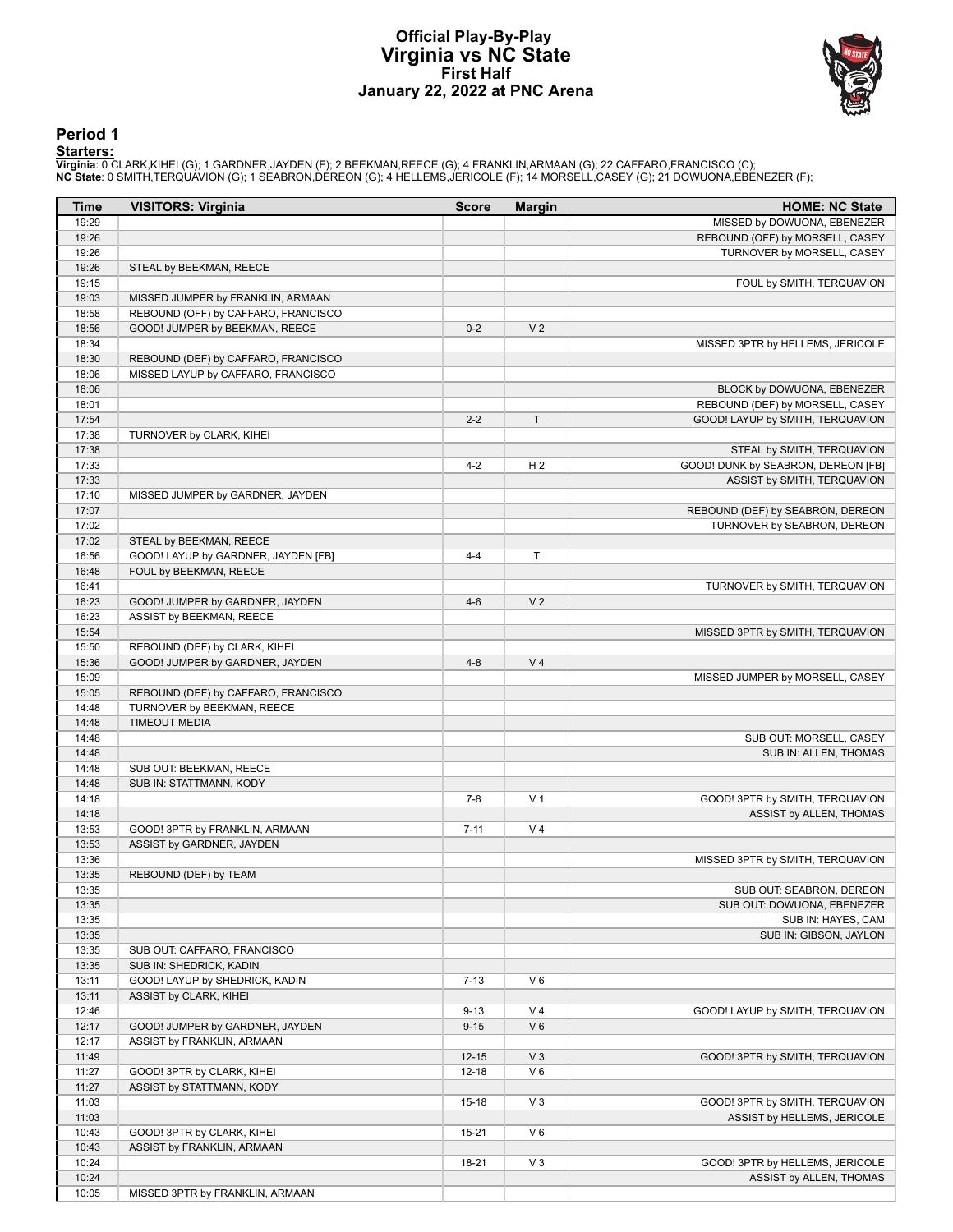| <b>Time</b>    | <b>VISITORS: Virginia</b>                                     | <b>Score</b> | <b>Margin</b>  | <b>HOME: NC State</b>                             |
|----------------|---------------------------------------------------------------|--------------|----------------|---------------------------------------------------|
| 10:01          | REBOUND (OFF) by STATTMANN, KODY                              |              |                |                                                   |
| 09:53          | GOOD! 3PTR by FRANKLIN, ARMAAN                                | 18-24        | $V_6$          |                                                   |
| 09:53          | ASSIST by CLARK, KIHEI                                        |              |                |                                                   |
| 09:29<br>09:29 |                                                               |              |                | TURNOVER by HELLEMS, JERICOLE                     |
| 09:29          | <b>TIMEOUT MEDIA</b>                                          |              |                | SUB OUT: HAYES, CAM                               |
| 09:29          |                                                               |              |                | SUB OUT: ALLEN, THOMAS                            |
| 09:29          |                                                               |              |                | SUB OUT: GIBSON, JAYLON                           |
| 09:29          |                                                               |              |                | SUB IN: SEABRON, DEREON                           |
| 09:29          |                                                               |              |                | SUB IN: MORSELL, CASEY                            |
| 09:29          |                                                               |              |                | SUB IN: DOWUONA, EBENEZER                         |
| 09:29          | SUB OUT: GARDNER, JAYDEN                                      |              |                |                                                   |
| 09:29          | SUB IN: BEEKMAN, REECE                                        |              |                |                                                   |
| 09:05<br>08:58 | MISSED by SHEDRICK, KADIN<br>REBOUND (OFF) by SHEDRICK, KADIN |              |                |                                                   |
| 08:58          | GOOD! LAYUP by SHEDRICK, KADIN                                | 18-26        | V8             |                                                   |
| 08:43          |                                                               |              |                | MISSED LAYUP by DOWUONA, EBENEZER                 |
| 08:33          |                                                               |              |                | REBOUND (OFF) by DOWUONA, EBENEZER                |
| 08:33          |                                                               |              |                | MISSED LAYUP by DOWUONA, EBENEZER                 |
| 08:33          |                                                               |              |                | REBOUND (OFF) by DOWUONA, EBENEZER                |
| 08:33          | BLOCK by SHEDRICK, KADIN                                      |              |                |                                                   |
| 08:30          |                                                               | $20 - 26$    | $V_6$          | GOOD! LAYUP by DOWUONA, EBENEZER                  |
| 08:27<br>08:27 | MISSED JUMPER by SHEDRICK, KADIN                              |              |                | BLOCK by HELLEMS, JERICOLE                        |
| 08:21          | REBOUND (OFF) by STATTMANN, KODY                              |              |                |                                                   |
| 08:16          | MISSED 3PTR by FRANKLIN, ARMAAN                               |              |                |                                                   |
| 08:11          | REBOUND (OFF) by STATTMANN, KODY                              |              |                |                                                   |
| 08:11          | MISSED LAYUP by STATTMANN, KODY                               |              |                |                                                   |
| 08:10          |                                                               |              |                | REBOUND (DEF) by HELLEMS, JERICOLE                |
| 08:05          |                                                               |              |                | MISSED 3PTR by SMITH, TERQUAVION                  |
| 08:02          | REBOUND (DEF) by BEEKMAN, REECE                               |              |                |                                                   |
| 07:44<br>07:44 | FOUL by SHEDRICK, KADIN<br>TURNOVER by SHEDRICK, KADIN        |              |                |                                                   |
| 07:44          | <b>TIMEOUT MEDIA</b>                                          |              |                |                                                   |
| 07:44          |                                                               |              |                | SUB OUT: SMITH, TERQUAVION                        |
| 07:44          |                                                               |              |                | SUB IN: PASS, BREON                               |
| 07:44          | SUB OUT: CLARK, KIHEI                                         |              |                |                                                   |
| 07:44          | SUB OUT: SHEDRICK, KADIN                                      |              |                |                                                   |
| 07:44          | SUB IN: GARDNER, JAYDEN                                       |              |                |                                                   |
| 07:44<br>07:20 | SUB IN: CAFFARO, FRANCISCO                                    | 22-26        | V <sub>4</sub> | GOOD! LAYUP by PASS, BREON                        |
| 07:01          | TURNOVER by FRANKLIN, ARMAAN                                  |              |                |                                                   |
| 07:01          |                                                               |              |                | STEAL by MORSELL, CASEY                           |
| 06:55          |                                                               | 24-26        | V <sub>2</sub> | GOOD! LAYUP by MORSELL, CASEY [FB]                |
| 06:31          | MISSED JUMPER by GARDNER, JAYDEN                              |              |                |                                                   |
| 06:28          |                                                               |              |                | REBOUND (DEF) by HELLEMS, JERICOLE                |
| 06:20          |                                                               | 27-26        | H <sub>1</sub> | GOOD! 3PTR by HELLEMS, JERICOLE                   |
| 06:20<br>06:00 | TURNOVER by STATTMANN, KODY                                   |              |                | ASSIST by SEABRON, DEREON                         |
| 06:00          |                                                               |              |                | STEAL by SEABRON, DEREON                          |
| 05:56          |                                                               | 29-26        | $H_3$          | GOOD! LAYUP by SEABRON, DEREON [FB]               |
| 05:56          |                                                               |              |                | ASSIST by PASS, BREON                             |
| 05:56          | TIMEOUT 30SEC                                                 |              |                |                                                   |
| 05:56          | SUB OUT: STATTMANN, KODY                                      |              |                |                                                   |
| 05:56          | SUB IN: CLARK, KIHEI                                          |              |                |                                                   |
| 05:25          | MISSED JUMPER by BEEKMAN, REECE                               |              |                | REBOUND (DEF) by DOWUONA, EBENEZER                |
| 05:21<br>05:15 |                                                               |              |                | MISSED 3PTR by HELLEMS, JERICOLE                  |
| 05:12          | REBOUND (DEF) by GARDNER, JAYDEN                              |              |                |                                                   |
| 04:59          |                                                               |              |                | FOUL by PASS, BREON                               |
| 04:53          | GOOD! 3PTR by FRANKLIN, ARMAAN                                | 29-29        | $\top$         |                                                   |
| 04:53          | ASSIST by CLARK, KIHEI                                        |              |                |                                                   |
| 04:13          |                                                               | 32-29        | $H_3$          | GOOD! 3PTR by HELLEMS, JERICOLE                   |
| 04:13          |                                                               |              |                | ASSIST by SEABRON, DEREON                         |
| 03:55<br>03:55 | <b>TIMEOUT MEDIA</b>                                          |              |                |                                                   |
| 03:55          |                                                               |              |                | SUB OUT: PASS, BREON<br>SUB IN: SMITH, TERQUAVION |
| 03:43          | MISSED JUMPER by GARDNER, JAYDEN                              |              |                |                                                   |
| 03:40          |                                                               |              |                | REBOUND (DEF) by DOWUONA, EBENEZER                |
| 03:34          |                                                               | 34-29        | H <sub>5</sub> | GOOD! DUNK by DOWUONA, EBENEZER                   |
| 03:34          |                                                               |              |                | ASSIST by SMITH, TERQUAVION                       |
| 03:15          | MISSED JUMPER by GARDNER, JAYDEN                              |              |                |                                                   |
| 03:12          |                                                               |              |                | REBOUND (DEF) by MORSELL, CASEY                   |
| 02:54          |                                                               | 37-29        | H <sub>8</sub> | GOOD! 3PTR by SMITH, TERQUAVION                   |
| 02:54<br>02:17 | MISSED LAYUP by FRANKLIN, ARMAAN                              |              |                | ASSIST by SEABRON, DEREON                         |
|                |                                                               |              |                |                                                   |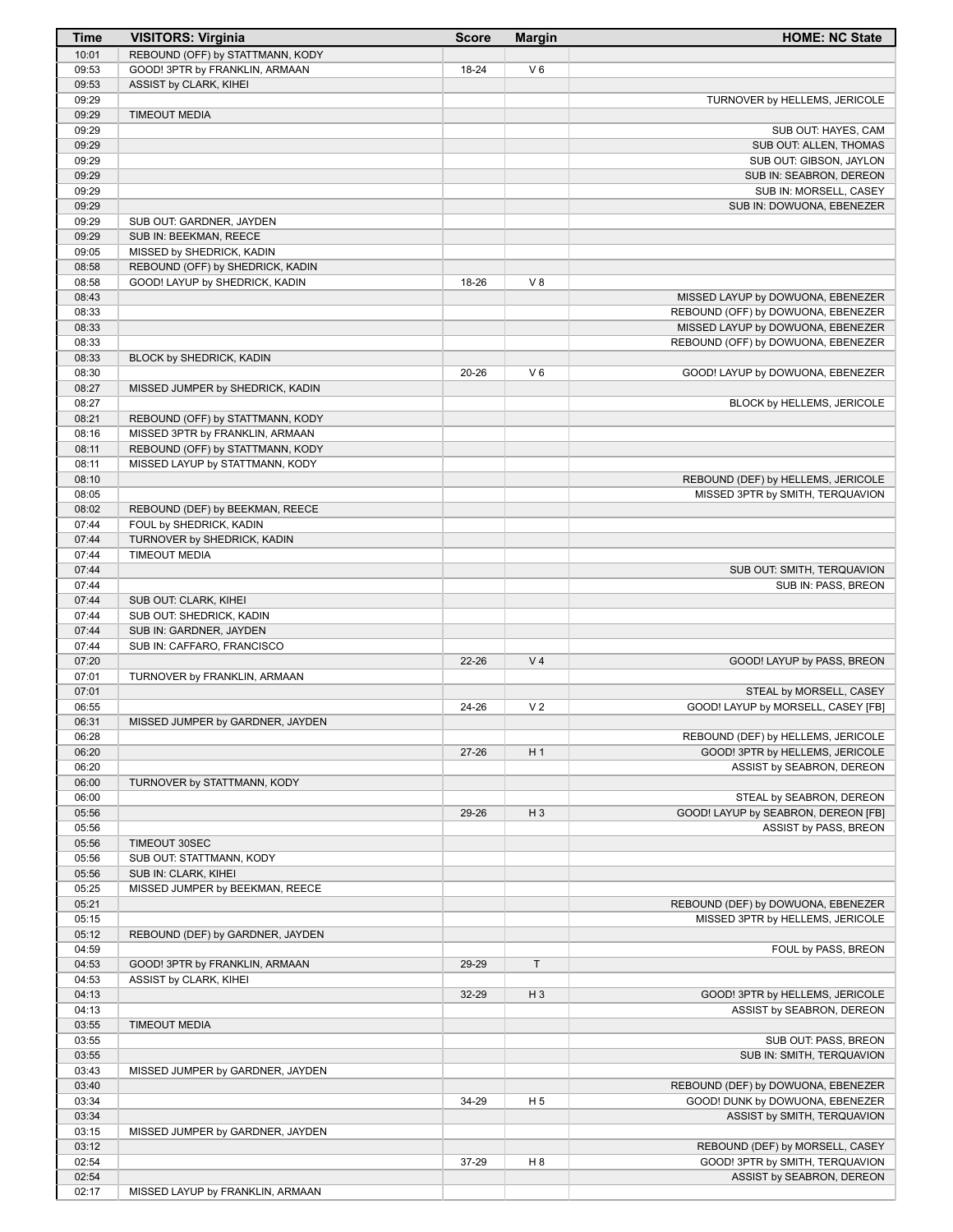| <b>Time</b> | <b>VISITORS: Virginia</b>           | <b>Score</b> | <b>Margin</b> | <b>HOME: NC State</b>              |
|-------------|-------------------------------------|--------------|---------------|------------------------------------|
| 02:16       | REBOUND (OFF) by CAFFARO, FRANCISCO |              |               |                                    |
| 02:16       |                                     |              |               | FOUL by HELLEMS, JERICOLE          |
| 02:16       | MISSED FT by CAFFARO, FRANCISCO     |              |               |                                    |
| 02:16       | REBOUND (DEADB) by TEAM             |              |               |                                    |
| 02:16       | MISSED FT by CAFFARO, FRANCISCO     |              |               |                                    |
| 02:16       |                                     |              |               | REBOUND (DEF) by DOWUONA, EBENEZER |
| 01:59       |                                     | 40-29        | H 11          | GOOD! 3PTR by HELLEMS, JERICOLE    |
| 01:59       |                                     |              |               | ASSIST by SEABRON, DEREON          |
| 01:41       | FOUL by GARDNER, JAYDEN             |              |               |                                    |
| 01:41       | TURNOVER by GARDNER, JAYDEN         |              |               |                                    |
| 01:41       | SUB OUT: FRANKLIN, ARMAAN           |              |               |                                    |
| 01:41       | SUB OUT: CAFFARO, FRANCISCO         |              |               |                                    |
| 01:41       | SUB IN: SHEDRICK, KADIN             |              |               |                                    |
| 01:41       | SUB IN: STATTMANN, KODY             |              |               |                                    |
| 01:21       |                                     |              |               | TURNOVER by SEABRON, DEREON        |
| 01:21       | STEAL by CLARK, KIHEI               |              |               |                                    |
| 00:50       | TURNOVER by STATTMANN, KODY         |              |               |                                    |
| 00:50       |                                     |              |               | STEAL by SMITH, TERQUAVION         |
| 00:42       |                                     |              |               | TURNOVER by HELLEMS, JERICOLE      |
| 00:42       | STEAL by BEEKMAN, REECE             |              |               |                                    |
| 00:22       | GOOD! LAYUP by GARDNER, JAYDEN      | 40-31        | H9            |                                    |
| 00:22       |                                     |              |               | FOUL by DOWUONA, EBENEZER          |
| 00:22       | GOOD! FT by GARDNER, JAYDEN         | 40-32        | H8            |                                    |
| 00:14       |                                     |              |               | TIMEOUT 30SEC                      |
| 00:14       | SUB OUT: STATTMANN, KODY            |              |               |                                    |
| 00:14       | SUB IN: FRANKLIN, ARMAAN            |              |               |                                    |
| 00:00       |                                     | 43-32        | H 11          | GOOD! 3PTR by HELLEMS, JERICOLE    |

# **Virginia 32, NC State 43**

| <b>Points (This Period)</b> | <b>VA</b>      | ST             |
|-----------------------------|----------------|----------------|
| In the Paint                |                | 16             |
| Off Turns                   | 11             |                |
| 2nd Chance                  |                |                |
| Fast Break                  |                |                |
| Bench                       |                |                |
| Per Poss                    | 1.143<br>14/28 | 1.483<br>17/29 |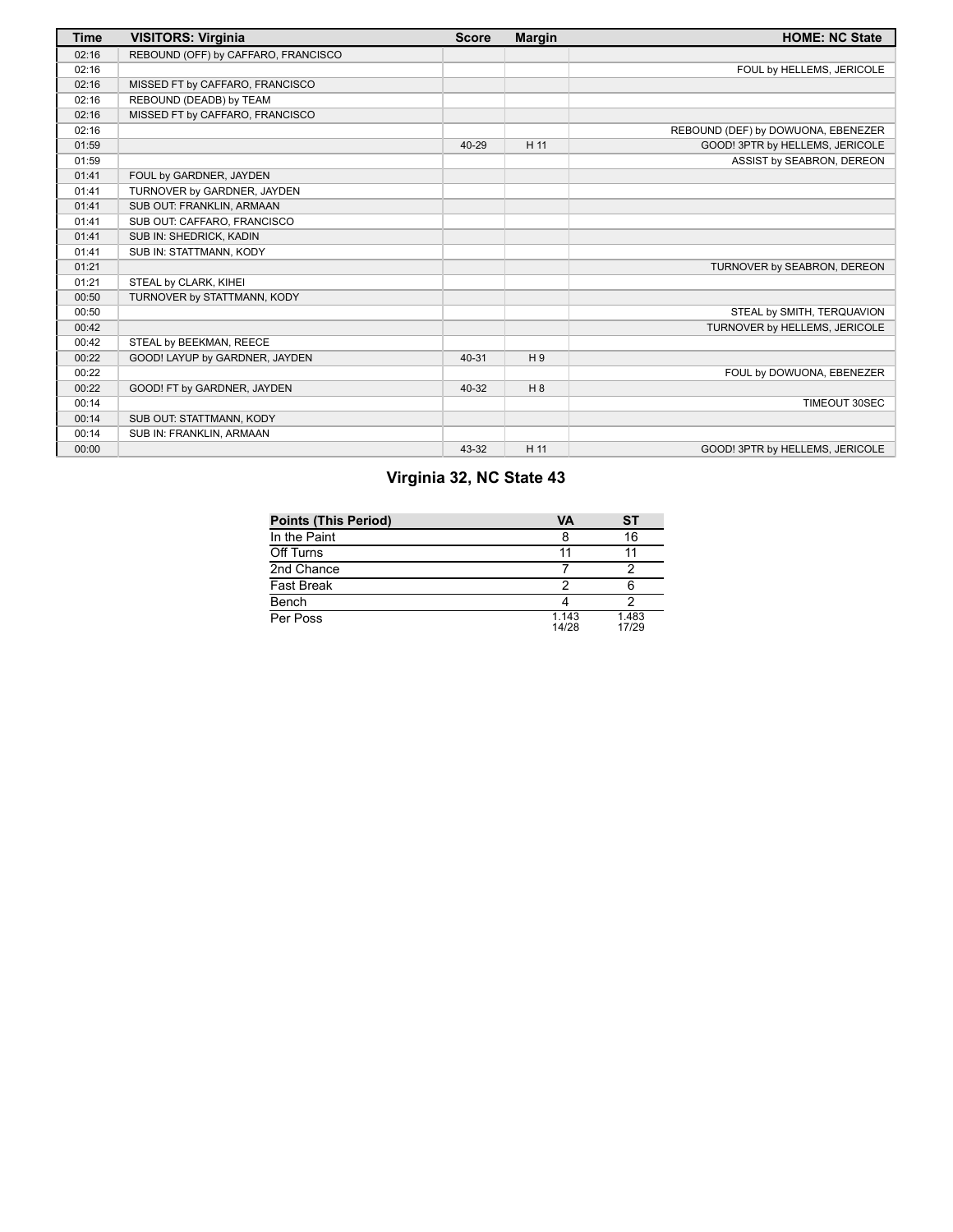#### **Official Box Score Virginia vs NC State Second Half Statistics Only January 22, 2022 at PNC Arena**



# **Virginia 31**

| No. | Player                 | S | <b>Pts</b>   | <b>FG</b> | 3FG      | <b>FT</b> | 0R             | <b>DR</b>    | TR | <b>PF</b> | A        | TO | <b>Blk</b> | <b>Stl</b> | Min            | $+/-$          |
|-----|------------------------|---|--------------|-----------|----------|-----------|----------------|--------------|----|-----------|----------|----|------------|------------|----------------|----------------|
| 00  | <b>CLARK, KIHEI</b>    | G | 0            | $0 - 5$   | $0 - 1$  | $0 - 0$   | 0              | 0            | 0  | 0         | 3        |    | 0          | 0          | 18             | -8             |
| 01  | <b>GARDNER, JAYDEN</b> | F | 2            | $0 - 3$   | $0 - 0$  | $2 - 2$   |                |              | 2  |           | 2        | 2  | 0          | 0          | 16             | -6             |
| 02  | <b>BEEKMAN, REECE</b>  | G | 10           | $3 - 7$   | $2 - 3$  | $2 - 2$   | 2              | 0            | 2  | 2         |          | 0  | 0          | 0          | 15             | -8             |
| 04  | FRANKLIN, ARMAAN       | G | 5            | $1 - 3$   | $1 - 2$  | $2 - 2$   | 0              | 0            | 0  | 2         | $\Omega$ | 0  | 0          | $\Omega$   | 14             | -9             |
| 22  | CAFFARO, FRANCISCO     | С | 2            | $1 - 1$   | $0 - 0$  | $0 - 0$   | 0              | 4            | 4  | 1         | 0        | 0  | 0          | $\Omega$   | 10             | $-2$           |
| 10  | <b>MURRAY, TAINE</b>   | G | $\Omega$     | $0 - 3$   | $0 - 2$  | $0 - 0$   | $\overline{2}$ | $\Omega$     | 2  | 0         | $\Omega$ | 0  | 0          |            | 8              | $\overline{4}$ |
| 21  | SHEDRICK, KADIN        | F | 4            | $2 - 4$   | $0 - 0$  | $0 - 0$   | 2              |              | 3  |           | 0        | 0  | 2          | $\Omega$   | 9              | -1             |
| 23  | STATTMANN, KODY        | G | 8            | $3 - 3$   | $2 - 2$  | $0 - 0$   | 0              | $\Omega$     | 0  | 0         |          | 0  | 0          | $\Omega$   | $\overline{4}$ | 5              |
| 24  | MILIČIĆ JR., IGOR      | F | $\Omega$     | $0 - 0$   | $0 - 0$  | $0 - 0$   | 0              | $\Omega$     | 0  | 0         | 0        | 0  | 0          | 0          | 2              | 0              |
| 33  | MCCORKLE, CARSON       | G | $\mathbf{0}$ | $0 - 0$   | $0 - 0$  | $0 - 0$   | $\Omega$       | $\mathbf{0}$ | 0  | 0         |          | 0  | 0          | $\Omega$   | $\overline{2}$ | 5              |
|     | <b>TEAM</b>            |   |              | $0 - 0$   |          |           |                | 2            | 3  | 0         |          | 0  |            |            |                |                |
|     | <b>TOTALS</b>          |   | 31           | $10 - 29$ | $5 - 10$ | $6 - 6$   | 8              | 8            | 16 | 7         | 8        | 3  | 2          |            | 99             |                |

| <b>Shooting By Period</b><br>Period | FG        | FG%   | 3FG       | 3FG%  | FТ   | FT%   | Last FG Half: VA - |
|-------------------------------------|-----------|-------|-----------|-------|------|-------|--------------------|
| 2nd Half                            | $10 - 29$ | 34%   | $5-10$    | 50%   | .6-ი | 100%  |                    |
| Game                                | $23 - 55$ | 41.8% | $10 - 17$ | 58.8% | 7-9  | 77.8% |                    |

### **NC State 34**

Attendance: **12811** Start Time: **09:00 PM** Conference Game;

| No. | Plaver                   | S | <b>Pts</b> | <b>FG</b> | 3FG     | <b>FT</b> | <b>OR</b>    | <b>DR</b> | <b>TR</b>    | PF | A            | TO       | <b>Blk</b>   | <b>Stl</b> | Min            | $+/-$        |
|-----|--------------------------|---|------------|-----------|---------|-----------|--------------|-----------|--------------|----|--------------|----------|--------------|------------|----------------|--------------|
| 00  | SMITH, TERQUAVION        | G | 4          | $2 - 4$   | $0-0$   | $0-0$     | 0            | 2         | 2            | 0  |              | 0        |              | 0          | 15             | 6            |
| 01  | <b>SEABRON, DEREON</b>   | G | 9          | $2 - 4$   | $0 - 0$ | $5-6$     |              | 4         | 5            |    |              |          | 0            |            | 18             | 8            |
| 04  | <b>HELLEMS, JERICOLE</b> | F | 6          | $3-5$     | $0 - 2$ | $0 - 0$   | 0            | 0         | 0            | 0  | 2            | 0        | 1            | 0          | 19             | 5            |
| 14  | MORSELL, CASEY           | G | 10         | $4 - 5$   | $2 - 3$ | $0 - 0$   | $\mathbf{1}$ | 3         | 4            | 0  | $\mathbf{0}$ | $\Omega$ | 0            |            | 15             | 8            |
| 21  | DOWUONA, EBENEZER        | F | 2          | $1 - 1$   | $0 - 0$ | $0 - 0$   | $\mathbf{0}$ | 0         | 0            | 3  | 0            |          | 0            | 0          | 14             | 11           |
| 03  | HAYES, CAM               | G | 0          | $0 - 0$   | $0 - 0$ | $0-0$     | $\Omega$     | 0         | $\mathbf 0$  | 0  | $\mathbf{0}$ | $\Omega$ | 0            |            | 4              | $-3$         |
| 05  | ALLEN, THOMAS            | G | 0          | $0 - 0$   | $0 - 0$ | $0-0$     | $\Omega$     | 0         | $\mathbf{0}$ | 0  | $\Omega$     | $\Omega$ | 0            | $\Omega$   | 0              | $\mathbf{0}$ |
| 10  | PASS, BREON              | G | 3          | $1 - 1$   | $1 - 1$ | $0 - 0$   | $\Omega$     |           | 1            |    | $\Omega$     | $\Omega$ | $\Omega$     | $\Omega$   | 5              | $-5$         |
| 11  | GIBSON, JAYLON           | F | 0          | $0 - 2$   | $0 - 0$ | $0 - 0$   | $\Omega$     |           | 1.           | 0  | 0            | $\Omega$ | 0            | $\Omega$   | 6              | -8           |
| 12  | <b>GRAHAM, CHASE</b>     | G | 0          | $0 - 2$   | $0 - 2$ | $0 - 0$   | $\Omega$     | $\Omega$  | $\Omega$     | 0  | $\mathbf{0}$ | $\Omega$ | $\Omega$     | $\Omega$   | $\overline{2}$ | $-5$         |
| 20  | NUNNALLY, ALEX           | G | 0          | $0 - 0$   | $0 - 0$ | $0 - 0$   | 0            | 0         | 0            | 0  | 0            | $\Omega$ | 0            | $\Omega$   | 1              | $-2$         |
|     | <b>TEAM</b>              |   |            | $0 - 0$   |         |           |              | 0         | 1            | 0  |              | и        |              |            |                |              |
|     | <b>TOTALS</b>            |   |            | 34 13-24  | $3 - 8$ | $5 - 6$   | 3            | 11        | 14           | 5  | 4            | 3        | $\mathbf{2}$ | 3          | 99             |              |
|     | Chooting Du Doriod       |   |            |           |         |           |              |           |              |    |              |          |              |            |                |              |

| Shooting By Period<br>Period | FG        | FG%      | 3FG       | 3FG%  | FТ    | FT%   | Last FG Half: ST - |
|------------------------------|-----------|----------|-----------|-------|-------|-------|--------------------|
| 2nd Half                     | $13 - 24$ | 54%      | $3 - 8$   | 38%   | 5-6   | 83%   |                    |
| Game                         | $30 - 50$ | $60.0\%$ | $12 - 22$ | 54.5% | $5-6$ | 83.3% |                    |

Game Notes: Officials: **Jamie Luckie, Pat Driscoll, Brent Hampton**

**Score 1st 2nd TOT** VA 32 31 **63** ST 43 34 **77 Points (This Period) VA ST** In the Paint 8 18<br>
Off Turns 5 3

| Off Turns  | 5              |                |
|------------|----------------|----------------|
| 2nd Chance |                |                |
| Fast Break | n              | 3              |
| Bench      | 12             | з              |
| Per Poss   | 1.148<br>13/27 | 1.259<br>16/27 |

j.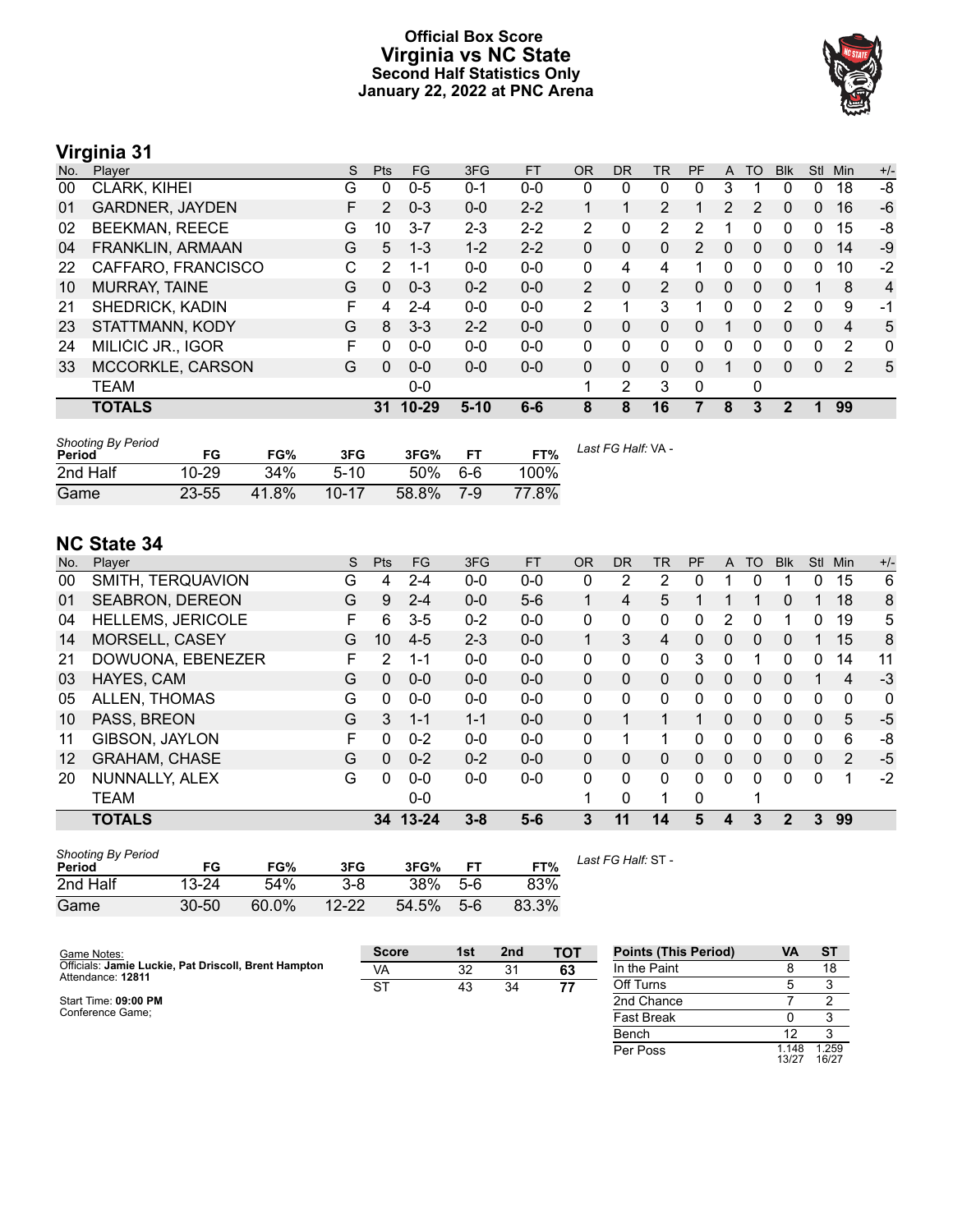#### **Official Play-By-Play Virginia vs NC State Second Half January 22, 2022 at PNC Arena**



#### **Period 2**

<mark>Startersː</mark><br>Virginia: 0 CLARK,KIHEI (G); 1 GARDNER,JAYDEN (F); 2 BEEKMAN,REECE (G); 4 FRANKLIN,ARMAAN (G); 22 CAFFARO,FRANCISCO (C);<br>**NC State**: 0 SMITH,TERQUAVION (G); 1 SEABRON,DEREON (G); 4 HELLEMS,JERICOLE (F); 14 MORS

| Time  | <b>VISITORS: Virginia</b>           | <b>Score</b> | <b>Margin</b> | <b>HOME: NC State</b>                 |
|-------|-------------------------------------|--------------|---------------|---------------------------------------|
| 20:00 | SUB OUT: SHEDRICK, KADIN            |              |               |                                       |
| 20:00 | SUB IN: CAFFARO, FRANCISCO          |              |               |                                       |
| 19:34 |                                     | 45-32        | H 13          | GOOD! LAYUP by MORSELL, CASEY         |
| 19:11 | GOOD! 3PTR by BEEKMAN, REECE        | 45-35        | H 10          |                                       |
| 19:11 | ASSIST by GARDNER, JAYDEN           |              |               |                                       |
| 18:56 |                                     |              |               | MISSED 3PTR by HELLEMS, JERICOLE      |
| 18:53 |                                     |              |               | REBOUND (OFF) by SEABRON, DEREON      |
| 18:26 |                                     |              |               | MISSED JUMPER by SMITH, TERQUAVION    |
| 18:26 | REBOUND (DEADB) by TEAM             |              |               |                                       |
| 18:16 | MISSED JUMPER by CLARK, KIHEI       |              |               |                                       |
| 18:16 |                                     |              |               | BLOCK by SMITH, TERQUAVION            |
| 18:10 |                                     |              |               | REBOUND (DEF) by SEABRON, DEREON      |
| 18:06 |                                     | 48-35        | H 13          | GOOD! 3PTR by MORSELL, CASEY          |
| 18:06 |                                     |              |               | ASSIST by HELLEMS, JERICOLE           |
| 17:50 | TURNOVER by CLARK, KIHEI            |              |               |                                       |
| 17:50 |                                     |              |               | STEAL by MORSELL, CASEY               |
| 17:45 |                                     | 50-35        | H 15          | GOOD! LAYUP by SMITH, TERQUAVION [FB] |
| 17:14 | MISSED JUMPER by FRANKLIN, ARMAAN   |              |               |                                       |
| 17:11 |                                     |              |               | REBOUND (DEF) by SEABRON, DEREON      |
| 17:05 | FOUL by CAFFARO, FRANCISCO          |              |               |                                       |
| 17:05 |                                     | 51-35        | H 16          | GOOD! FT by SEABRON, DEREON           |
| 17:05 |                                     | 52-35        | H 17          | GOOD! FT by SEABRON, DEREON           |
| 16:45 | TURNOVER by GARDNER, JAYDEN         |              |               |                                       |
| 16:45 |                                     |              |               | STEAL by SEABRON, DEREON              |
| 16:42 | FOUL by FRANKLIN, ARMAAN            |              |               |                                       |
| 16:42 |                                     | 53-35        | H 18          | GOOD! FT by SEABRON, DEREON [FB]      |
| 16:42 |                                     |              |               | MISSED FT by SEABRON, DEREON [FB]     |
| 16:42 | REBOUND (DEF) by CAFFARO, FRANCISCO |              |               |                                       |
| 16:23 | MISSED LAYUP by BEEKMAN, REECE      |              |               |                                       |
| 16:19 | REBOUND (OFF) by BEEKMAN, REECE     |              |               |                                       |
| 16:17 | MISSED LAYUP by GARDNER, JAYDEN     |              |               |                                       |
| 16:15 | REBOUND (OFF) by BEEKMAN, REECE     |              |               |                                       |
| 16:14 | MISSED LAYUP by BEEKMAN, REECE      |              |               |                                       |
| 16:09 |                                     |              |               | REBOUND (DEF) by MORSELL, CASEY       |
| 16:06 |                                     |              |               | MISSED 3PTR by HELLEMS, JERICOLE      |
| 16:01 | REBOUND (DEF) by CAFFARO, FRANCISCO |              |               |                                       |
| 15:48 |                                     |              |               | FOUL by DOWUONA, EBENEZER             |
| 15:48 |                                     |              |               | SUB OUT: SMITH, TERQUAVION            |
| 15:48 |                                     |              |               | SUB IN: PASS, BREON                   |
| 15:48 | SUB OUT: CAFFARO, FRANCISCO         |              |               |                                       |
| 15:48 | SUB IN: SHEDRICK, KADIN             |              |               |                                       |
| 15:48 | GOOD! FT by FRANKLIN, ARMAAN        | 53-36        | H 17          |                                       |
| 15:48 | GOOD! FT by FRANKLIN, ARMAAN        | 53-37        | H 16          |                                       |
| 15:27 |                                     | 56-37        | H 19          | GOOD! 3PTR by PASS, BREON             |
| 15:27 |                                     |              |               | ASSIST by SEABRON, DEREON             |
| 15:04 | GOOD! 3PTR by BEEKMAN, REECE        | 56-40        | H 16          |                                       |
| 15:04 | ASSIST by GARDNER, JAYDEN           |              |               |                                       |
| 14:49 | FOUL by BEEKMAN, REECE              |              |               |                                       |
| 14:29 |                                     | 58-40        | H 18          | GOOD! JUMPER by HELLEMS, JERICOLE     |
| 14:01 | MISSED 3PTR by CLARK, KIHEI         |              |               |                                       |
| 13:57 | REBOUND (OFF) by SHEDRICK, KADIN    |              |               |                                       |
| 13:53 | MISSED LAYUP by BEEKMAN, REECE      |              |               |                                       |
| 13:53 |                                     |              |               | BLOCK by HELLEMS, JERICOLE            |
| 13:53 | REBOUND (OFF) by TEAM               |              |               |                                       |
| 13:43 | MISSED LAYUP by CLARK, KIHEI        |              |               |                                       |
| 13:38 | REBOUND (OFF) by SHEDRICK, KADIN    |              |               |                                       |
| 13:38 | GOOD! LAYUP by SHEDRICK, KADIN      | 58-42        | H 16          |                                       |
| 13:18 |                                     |              |               | MISSED LAYUP by SEABRON, DEREON       |
| 13:13 |                                     |              |               | REBOUND (OFF) by MORSELL, CASEY       |
| 13:08 | FOUL by FRANKLIN, ARMAAN            |              |               |                                       |
| 12:53 |                                     | 60-42        | H 18          | GOOD! LAYUP by SEABRON, DEREON        |
| 12:47 |                                     |              |               | FOUL by PASS, BREON                   |
| 12:29 | MISSED 3PTR by BEEKMAN, REECE       |              |               |                                       |
| 12:25 |                                     |              |               | REBOUND (DEF) by MORSELL, CASEY       |
| 12:12 |                                     |              |               | FOUL by DOWUONA, EBENEZER             |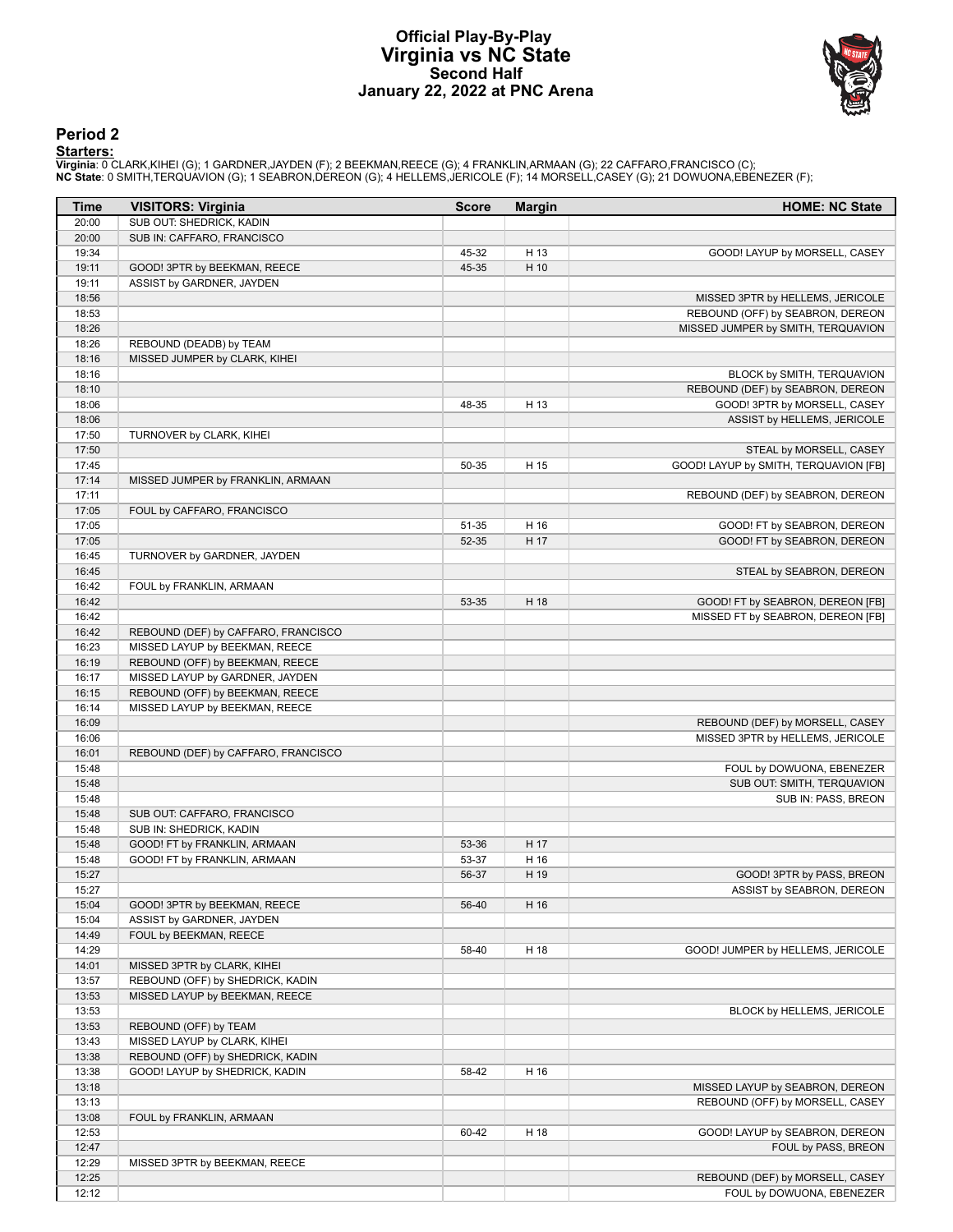| <b>Time</b>    | <b>VISITORS: Virginia</b>                                | <b>Score</b>   | <b>Margin</b> | <b>HOME: NC State</b>              |
|----------------|----------------------------------------------------------|----------------|---------------|------------------------------------|
| 12:12          |                                                          |                |               | TURNOVER by DOWUONA, EBENEZER      |
| 12:12          |                                                          |                |               | SUB OUT: PASS, BREON               |
| 12:12          |                                                          |                |               | SUB OUT: MORSELL, CASEY            |
| 12:12          |                                                          |                |               | SUB OUT: DOWUONA, EBENEZER         |
| 12:12          |                                                          |                |               | SUB IN: SMITH, TERQUAVION          |
| 12:12          |                                                          |                |               | SUB IN: HAYES, CAM                 |
| 12:12          |                                                          |                |               | SUB IN: GIBSON, JAYLON             |
| 11:59          | GOOD! JUMPER by SHEDRICK, KADIN                          | 60-44          | H 16          |                                    |
| 11:59          | ASSIST by BEEKMAN, REECE                                 |                |               |                                    |
| 11:34<br>11:14 | MISSED JUMPER by SHEDRICK, KADIN                         | 62-44          | H 18          | GOOD! LAYUP by SEABRON, DEREON     |
| 11:11          |                                                          |                |               | REBOUND (DEF) by GIBSON, JAYLON    |
| 10:45          |                                                          |                |               | MISSED LAYUP by GIBSON, JAYLON     |
| 10:42          | REBOUND (DEF) by SHEDRICK, KADIN                         |                |               |                                    |
| 10:34          | TURNOVER by GARDNER, JAYDEN                              |                |               |                                    |
| 10:34          |                                                          |                |               | STEAL by HAYES, CAM                |
| 10:05          |                                                          |                |               | MISSED LAYUP by SEABRON, DEREON    |
| 10:05          | BLOCK by SHEDRICK, KADIN                                 |                |               |                                    |
| 10:04          |                                                          |                |               | TURNOVER by TEAM                   |
| 10:02          |                                                          |                |               | REBOUND (OFF) by TEAM              |
| 09:47          | GOOD! 3PTR by FRANKLIN, ARMAAN                           | 62-47          | H 15          |                                    |
| 09:47          | ASSIST by CLARK, KIHEI                                   |                |               |                                    |
| 09:28<br>09:17 | FOUL by GARDNER, JAYDEN                                  |                |               | MISSED LAYUP by GIBSON, JAYLON     |
| 09:17          | BLOCK by SHEDRICK, KADIN                                 |                |               |                                    |
| 09:15          | REBOUND (DEF) by TEAM                                    |                |               |                                    |
| 09:15          |                                                          |                |               | SUB OUT: SEABRON, DEREON           |
| 09:15          |                                                          |                |               | SUB IN: PASS, BREON                |
| 09:11          |                                                          |                |               | SUB OUT: PASS, BREON               |
| 09:11          |                                                          |                |               | SUB IN: SEABRON, DEREON            |
| 09:11          | SUB OUT: GARDNER, JAYDEN                                 |                |               |                                    |
| 09:11          | SUB IN: MURRAY, TAINE                                    |                |               |                                    |
| 08:56          | MISSED JUMPER by CLARK, KIHEI                            |                |               |                                    |
| 08:52          |                                                          |                |               | REBOUND (DEF) by SMITH, TERQUAVION |
| 08:32          |                                                          | 64-47          | H 17          | GOOD! LAYUP by HELLEMS, JERICOLE   |
| 08:09          |                                                          |                |               | FOUL by SEABRON, DEREON            |
| 08:09<br>08:09 | GOOD! FT by BEEKMAN, REECE<br>GOOD! FT by BEEKMAN, REECE | 64-48<br>64-49 | H 16<br>H 15  |                                    |
| 08:09          |                                                          |                |               | SUB OUT: HAYES, CAM                |
| 08:09          |                                                          |                |               | SUB OUT: GIBSON, JAYLON            |
| 08:09          |                                                          |                |               | SUB IN: MORSELL, CASEY             |
| 08:09          |                                                          |                |               | SUB IN: DOWUONA, EBENEZER          |
| 07:48          |                                                          | 66-49          | H 17          | GOOD! LAYUP by DOWUONA, EBENEZER   |
| 07:48          |                                                          |                |               | ASSIST by HELLEMS, JERICOLE        |
| 07:27          | MISSED JUMPER by SHEDRICK, KADIN                         |                |               |                                    |
| 07:23          |                                                          |                |               | REBOUND (DEF) by SMITH, TERQUAVION |
| 07:15          | FOUL by BEEKMAN, REECE                                   |                |               |                                    |
| 07:15          | <b>TIMEOUT MEDIA</b>                                     |                |               |                                    |
| 07:15          | SUB OUT: MURRAY, TAINE                                   |                |               |                                    |
| 07:15<br>07:07 | SUB IN: GARDNER, JAYDEN                                  | 68-49          | H 19          | GOOD! DUNK by SMITH, TERQUAVION    |
| 06:46          | MISSED 3PTR by FRANKLIN, ARMAAN                          |                |               |                                    |
| 06:43          |                                                          |                |               | REBOUND (DEF) by SEABRON, DEREON   |
| 06:19          | FOUL by SHEDRICK, KADIN                                  |                |               |                                    |
| 06:19          | SUB OUT: SHEDRICK, KADIN                                 |                |               |                                    |
| 06:19          | SUB IN: CAFFARO, FRANCISCO                               |                |               |                                    |
| 06:19          |                                                          | 69-49          | H 20          | GOOD! FT by SEABRON, DEREON        |
| 06:19          |                                                          | 70-49          | H 21          | GOOD! FT by SEABRON, DEREON        |
| 06:06          |                                                          |                |               | FOUL by DOWUONA, EBENEZER          |
| 06:06          | GOOD! FT by GARDNER, JAYDEN                              | 70-50          | H 20          |                                    |
| 06:06          | SUB OUT: FRANKLIN, ARMAAN                                |                |               |                                    |
| 06:06          | SUB IN: MURRAY, TAINE                                    |                |               |                                    |
| 06:06          | GOOD! FT by GARDNER, JAYDEN                              | 70-51          | H 19          |                                    |
| 05:50<br>05:50 | STEAL by MURRAY, TAINE                                   |                |               | TURNOVER by SEABRON, DEREON        |
| 05:42          | MISSED JUMPER by GARDNER, JAYDEN                         |                |               |                                    |
| 05:38          |                                                          |                |               | REBOUND (DEF) by SEABRON, DEREON   |
| 05:13          |                                                          | 72-51          | H 21          | GOOD! JUMPER by HELLEMS, JERICOLE  |
| 04:52          | MISSED JUMPER by CLARK, KIHEI                            |                |               |                                    |
| 04:47          | REBOUND (OFF) by GARDNER, JAYDEN                         |                |               |                                    |
| 04:47          | MISSED LAYUP by GARDNER, JAYDEN                          |                |               |                                    |
| 04:46          | REBOUND (OFF) by MURRAY, TAINE                           |                |               |                                    |
| 04:36          | GOOD! LAYUP by BEEKMAN, REECE                            | 72-53          | H 19          |                                    |
| 04:36          | ASSIST by CLARK, KIHEI                                   |                |               |                                    |
| 04:36          | TIMEOUT 30SEC                                            |                |               |                                    |
| 04:36          | SUB OUT: BEEKMAN, REECE                                  |                |               |                                    |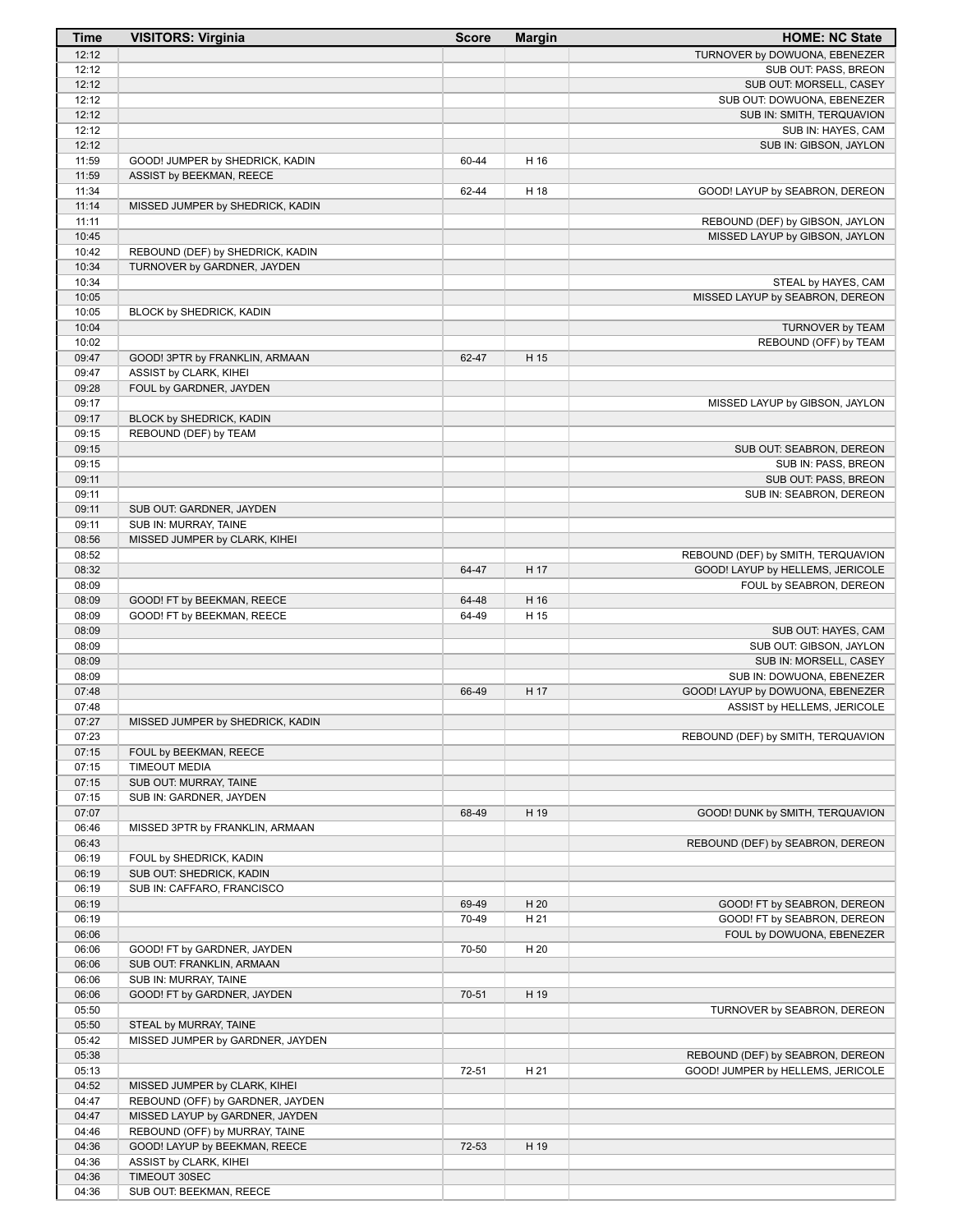| <b>Time</b> | <b>VISITORS: Virginia</b>           | <b>Score</b> | <b>Margin</b> | <b>HOME: NC State</b>             |
|-------------|-------------------------------------|--------------|---------------|-----------------------------------|
| 04:36       | SUB IN: STATTMANN, KODY             |              |               |                                   |
| 04:16       |                                     |              |               | MISSED LAYUP by SMITH, TERQUAVION |
| 04:14       | REBOUND (DEF) by CAFFARO, FRANCISCO |              |               |                                   |
| 03:57       | MISSED 3PTR by MURRAY, TAINE        |              |               |                                   |
| 03:54       | REBOUND (OFF) by MURRAY, TAINE      |              |               |                                   |
| 03:48       | GOOD! 3PTR by STATTMANN, KODY       | 72-56        | H 16          |                                   |
| 03:48       | ASSIST by CLARK, KIHEI              |              |               |                                   |
| 03:25       |                                     | 75-56        | H 19          | GOOD! 3PTR by MORSELL, CASEY      |
| 03:25       |                                     |              |               | ASSIST by SMITH, TERQUAVION       |
| 02:58       | GOOD! DUNK by CAFFARO, FRANCISCO    | 75-58        | H 17          |                                   |
| 02:58       | ASSIST by STATTMANN, KODY           |              |               |                                   |
| 02:35       |                                     | 77-58        | H 19          | GOOD! LAYUP by MORSELL, CASEY     |
| 02:17       | MISSED JUMPER by MURRAY, TAINE      |              |               |                                   |
| 02:15       |                                     |              |               | REBOUND (DEF) by MORSELL, CASEY   |
| 01:56       |                                     |              |               | MISSED 3PTR by MORSELL, CASEY     |
| 01:53       | REBOUND (DEF) by GARDNER, JAYDEN    |              |               |                                   |
| 01:47       | <b>TIMEOUT TEAM</b>                 |              |               |                                   |
| 01:47       |                                     |              |               | SUB OUT: SMITH, TERQUAVION        |
| 01:47       |                                     |              |               | SUB OUT: SEABRON, DEREON          |
| 01:47       |                                     |              |               | SUB OUT: DOWUONA, EBENEZER        |
| 01:47       |                                     |              |               | SUB IN: PASS, BREON               |
| 01:47       |                                     |              |               | SUB IN: GIBSON, JAYLON            |
| 01:47       |                                     |              |               | SUB IN: GRAHAM, CHASE             |
| 01:47       | SUB OUT: CLARK, KIHEI               |              |               |                                   |
| 01:47       | SUB OUT: GARDNER, JAYDEN            |              |               |                                   |
| 01:47       | SUB IN: MILIČIĆ JR., IGOR           |              |               |                                   |
| 01:47       | SUB IN: MCCORKLE, CARSON            |              |               |                                   |
| 01:29       | GOOD! 3PTR by STATTMANN, KODY       | 77-61        | H 16          |                                   |
| 01:29       | ASSIST by MCCORKLE, CARSON          |              |               |                                   |
| 01:24       |                                     |              |               | TIMEOUT 30SEC                     |
| 01:24       |                                     |              |               | SUB OUT: MORSELL, CASEY           |
| 01:24       |                                     |              |               | SUB IN: NUNNALLY, ALEX            |
| 01:07       |                                     |              |               | MISSED 3PTR by GRAHAM, CHASE      |
| 01:03       | REBOUND (DEF) by CAFFARO, FRANCISCO |              |               |                                   |
| 00:56       |                                     |              |               | SUB OUT: HELLEMS, JERICOLE        |
| 00:56       |                                     |              |               | SUB IN: SMITH, TERQUAVION         |
| 00:44       | GOOD! JUMPER by STATTMANN, KODY     | 77-63        | H 14          |                                   |
| 00:21       |                                     |              |               | MISSED 3PTR by GRAHAM, CHASE      |
| 00:20       | REBOUND (DEF) by TEAM               |              |               |                                   |
| 00:11       | MISSED 3PTR by MURRAY, TAINE        |              |               |                                   |
| 00:08       |                                     |              |               | REBOUND (DEF) by PASS, BREON      |

# **Virginia 63, NC State 77**

| <b>Points (This Period)</b> | VA             | SТ             |
|-----------------------------|----------------|----------------|
| In the Paint                |                | 18             |
| Off Turns                   |                |                |
| 2nd Chance                  |                |                |
| Fast Break                  |                |                |
| Bench                       | 12             |                |
| Per Poss                    | 1.148<br>13/27 | 1.259<br>16/27 |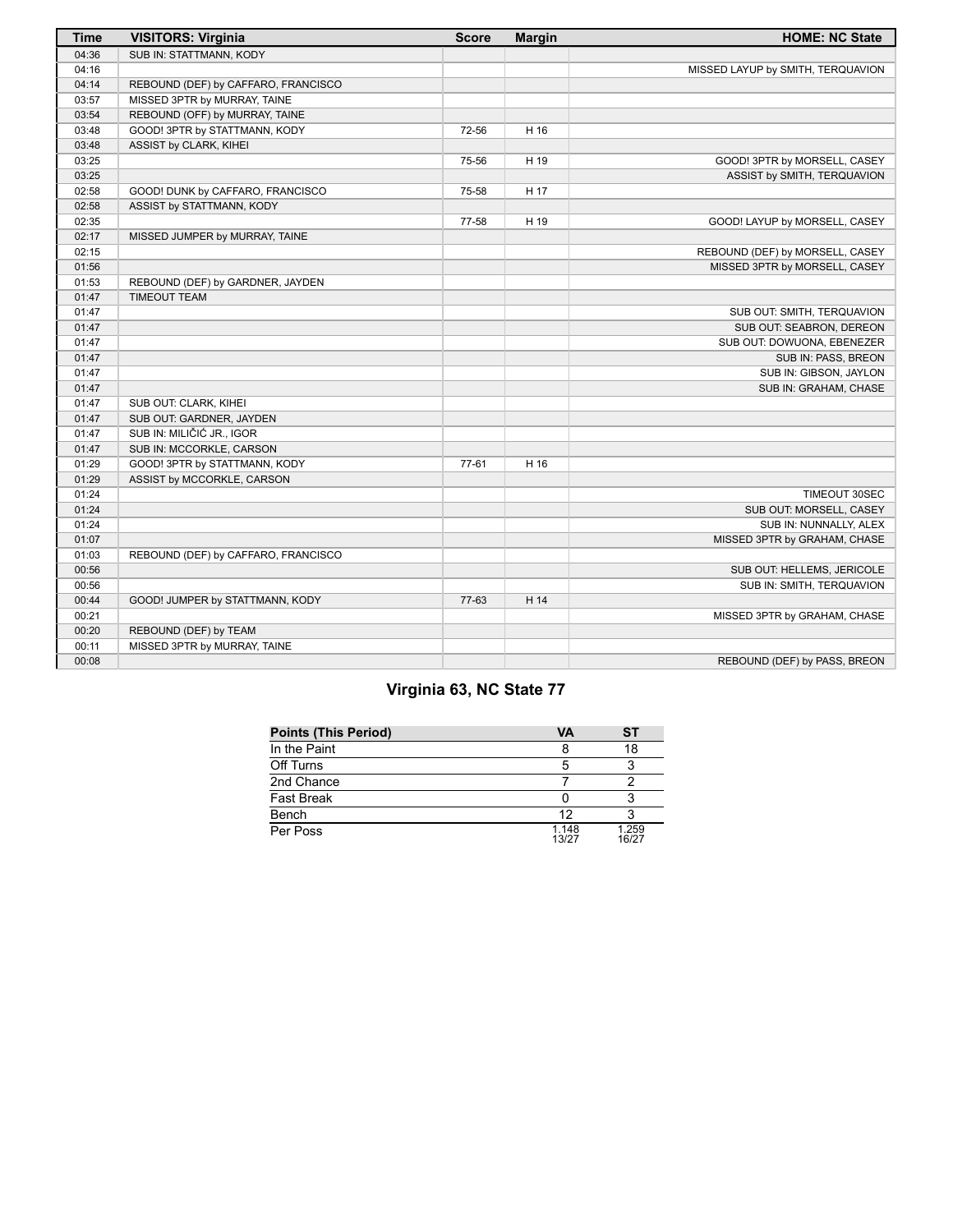#### **Official Scoring/Possession Reference Chart Virginia vs NC State Period 1 January 22, 2022 at PNC Arena**



### **Period 1**

<mark>Startersː</mark><br>Virginia: 0 CLARK,KIHEI (G); 1 GARDNER,JAYDEN (F); 2 BEEKMAN,REECE (G); 4 FRANKLIN,ARMAAN (G); 22 CAFFARO,FRANCISCO (C);<br>**NC State**: 0 SMITH,TERQUAVION (G); 1 SEABRON,DEREON (G); 4 HELLEMS,JERICOLE (F); 14 MORS

| <b>Time</b> | <b>VISITORS: Virginia</b>           | <b>Score</b> | <b>Margin</b>  | <b>HOME: NC State</b>               |
|-------------|-------------------------------------|--------------|----------------|-------------------------------------|
| 18:56       | GOOD! JUMPER by BEEKMAN, REECE      | $0 - 2$      | V <sub>2</sub> |                                     |
| 17:54       |                                     | $2 - 2$      | T              | GOOD! LAYUP by SMITH, TERQUAVION    |
| 17:33       |                                     | $4 - 2$      | H <sub>2</sub> | GOOD! DUNK by SEABRON, DEREON [FB]  |
| 16:56       | GOOD! LAYUP by GARDNER, JAYDEN [FB] | $4 - 4$      | $\mathsf{T}$   |                                     |
| 16:23       | GOOD! JUMPER by GARDNER, JAYDEN     | $4-6$        | V <sub>2</sub> |                                     |
| 15:36       | GOOD! JUMPER by GARDNER, JAYDEN     | $4 - 8$      | V <sub>4</sub> |                                     |
| 14:18       |                                     | $7-8$        | V <sub>1</sub> | GOOD! 3PTR by SMITH, TERQUAVION     |
| 13:53       | GOOD! 3PTR by FRANKLIN, ARMAAN      | $7 - 11$     | V <sub>4</sub> |                                     |
| 13:11       | GOOD! LAYUP by SHEDRICK, KADIN      | $7 - 13$     | $V_6$          |                                     |
| 12:46       |                                     | $9 - 13$     | V <sub>4</sub> | GOOD! LAYUP by SMITH, TERQUAVION    |
| 12:17       | GOOD! JUMPER by GARDNER, JAYDEN     | $9 - 15$     | V6             |                                     |
| 11:49       |                                     | $12 - 15$    | $V_3$          | GOOD! 3PTR by SMITH, TERQUAVION     |
| 11:27       | GOOD! 3PTR by CLARK, KIHEI          | $12 - 18$    | $V_6$          |                                     |
| 11:03       |                                     | $15 - 18$    | V3             | GOOD! 3PTR by SMITH, TERQUAVION     |
| 10:43       | GOOD! 3PTR by CLARK, KIHEI          | $15 - 21$    | $V_6$          |                                     |
| 10:24       |                                     | 18-21        | $V_3$          | GOOD! 3PTR by HELLEMS, JERICOLE     |
| 09:53       | GOOD! 3PTR by FRANKLIN, ARMAAN      | 18-24        | $V_6$          |                                     |
| 08:58       | GOOD! LAYUP by SHEDRICK, KADIN      | 18-26        | V 8            |                                     |
| 08:30       |                                     | 20-26        | $V_6$          | GOOD! LAYUP by DOWUONA, EBENEZER    |
| 07:20       |                                     | 22-26        | V <sub>4</sub> | GOOD! LAYUP by PASS, BREON          |
| 06:55       |                                     | 24-26        | V <sub>2</sub> | GOOD! LAYUP by MORSELL, CASEY [FB]  |
| 06:20       |                                     | 27-26        | H <sub>1</sub> | GOOD! 3PTR by HELLEMS, JERICOLE     |
| 05:56       |                                     | 29-26        | H 3            | GOOD! LAYUP by SEABRON, DEREON [FB] |
| 04:53       | GOOD! 3PTR by FRANKLIN, ARMAAN      | 29-29        | $\mathsf{T}$   |                                     |
| 04:13       |                                     | 32-29        | $H_3$          | GOOD! 3PTR by HELLEMS, JERICOLE     |
| 03:34       |                                     | 34-29        | H 5            | GOOD! DUNK by DOWUONA, EBENEZER     |
| 02:54       |                                     | 37-29        | H 8            | GOOD! 3PTR by SMITH, TERQUAVION     |
| 01:59       |                                     | 40-29        | H 11           | GOOD! 3PTR by HELLEMS, JERICOLE     |
| 00:22       | GOOD! LAYUP by GARDNER, JAYDEN      | 40-31        | H 9            |                                     |
| 00:22       | GOOD! FT by GARDNER, JAYDEN         | 40-32        | H <sub>8</sub> |                                     |
| 00:00       |                                     | 43-32        | H 11           | GOOD! 3PTR by HELLEMS, JERICOLE     |

**Virginia 32, NC State 43**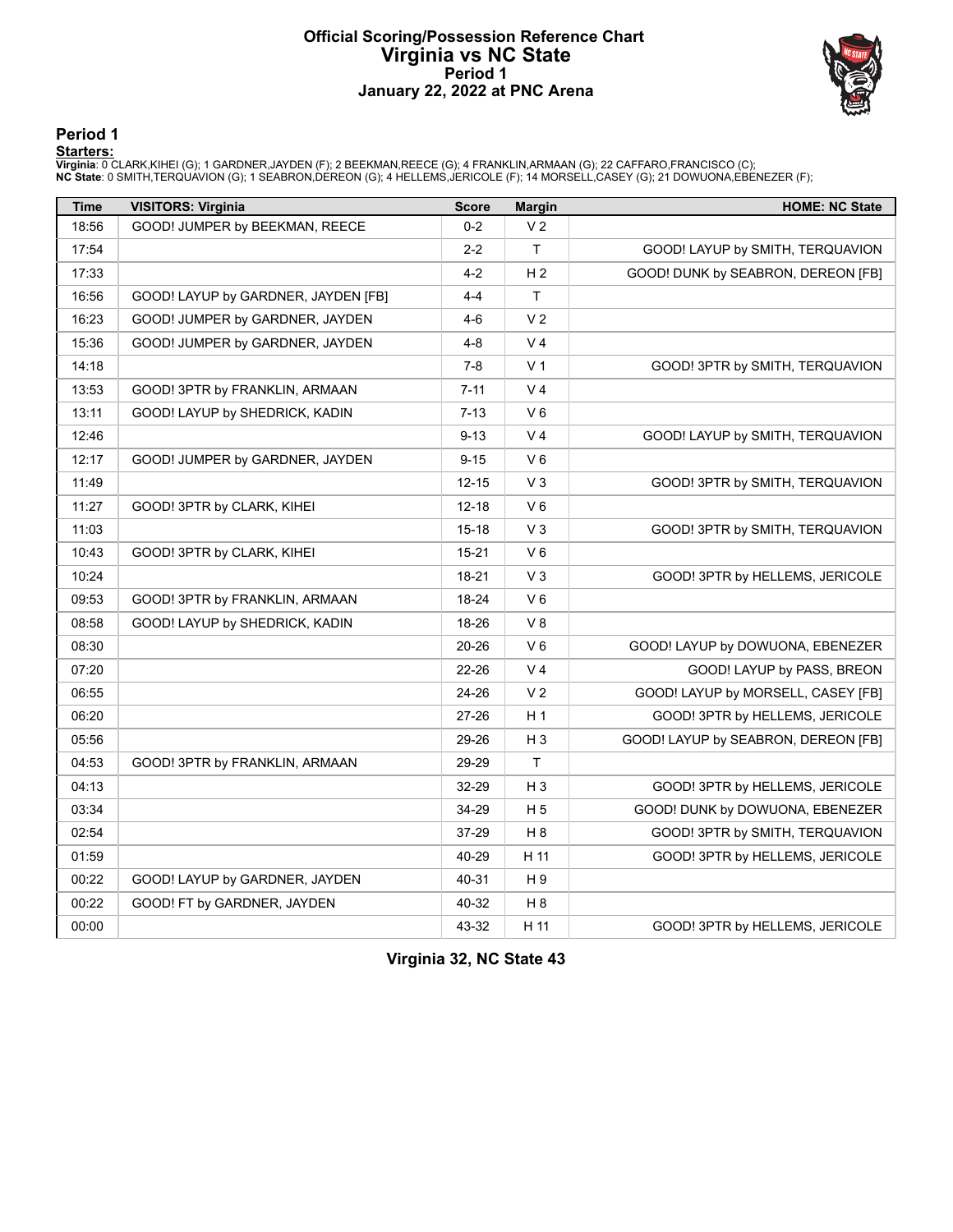#### **Official Scoring/Possession Reference Chart Virginia vs NC State Period 2 January 22, 2022 at PNC Arena**



### **Period 2**

#### **Starters:**

**Virginia**: 0 CLARK,KIHEI (G); 1 GARDNER,JAYDEN (F); 2 BEEKMAN,REECE (G); 4 FRANKLIN,ARMAAN (G); 22 CAFFARO,FRANCISCO (C);<br>**NC State**: 0 SMITH,TERQUAVION (G); 1 SEABRON,DEREON (G); 4 HELLEMS,JERICOLE (F); 14 MORSELL,CASEY

| <b>Time</b> | <b>VISITORS: Virginia</b>        | <b>Score</b> | <b>Margin</b> | <b>HOME: NC State</b>                 |
|-------------|----------------------------------|--------------|---------------|---------------------------------------|
| 19:34       |                                  | 45-32        | H 13          | GOOD! LAYUP by MORSELL, CASEY         |
| 19:11       | GOOD! 3PTR by BEEKMAN, REECE     | 45-35        | H 10          |                                       |
| 18:06       |                                  | 48-35        | H 13          | GOOD! 3PTR by MORSELL, CASEY          |
| 17:45       |                                  | 50-35        | H 15          | GOOD! LAYUP by SMITH, TERQUAVION [FB] |
| 17:05       |                                  | 51-35        | H 16          | GOOD! FT by SEABRON, DEREON           |
| 17:05       |                                  | 52-35        | H 17          | GOOD! FT by SEABRON, DEREON           |
| 16:42       |                                  | 53-35        | H 18          | GOOD! FT by SEABRON, DEREON [FB]      |
| 15:48       | GOOD! FT by FRANKLIN, ARMAAN     | 53-36        | H 17          |                                       |
| 15:48       | GOOD! FT by FRANKLIN, ARMAAN     | 53-37        | H 16          |                                       |
| 15:27       |                                  | 56-37        | H 19          | GOOD! 3PTR by PASS, BREON             |
| 15:04       | GOOD! 3PTR by BEEKMAN, REECE     | 56-40        | H 16          |                                       |
| 14:29       |                                  | 58-40        | H 18          | GOOD! JUMPER by HELLEMS, JERICOLE     |
| 13:38       | GOOD! LAYUP by SHEDRICK, KADIN   | 58-42        | H 16          |                                       |
| 12:53       |                                  | 60-42        | H 18          | GOOD! LAYUP by SEABRON, DEREON        |
| 11:59       | GOOD! JUMPER by SHEDRICK, KADIN  | 60-44        | H 16          |                                       |
| 11:34       |                                  | 62-44        | H 18          | GOOD! LAYUP by SEABRON, DEREON        |
| 09:47       | GOOD! 3PTR by FRANKLIN, ARMAAN   | 62-47        | H 15          |                                       |
| 08:32       |                                  | 64-47        | H 17          | GOOD! LAYUP by HELLEMS, JERICOLE      |
| 08:09       | GOOD! FT by BEEKMAN, REECE       | 64-48        | H 16          |                                       |
| 08:09       | GOOD! FT by BEEKMAN, REECE       | 64-49        | H 15          |                                       |
| 07:48       |                                  | 66-49        | H 17          | GOOD! LAYUP by DOWUONA, EBENEZER      |
| 07:07       |                                  | 68-49        | H 19          | GOOD! DUNK by SMITH, TERQUAVION       |
| 06:19       |                                  | 69-49        | H 20          | GOOD! FT by SEABRON, DEREON           |
| 06:19       |                                  | 70-49        | H 21          | GOOD! FT by SEABRON, DEREON           |
| 06:06       | GOOD! FT by GARDNER, JAYDEN      | 70-50        | H 20          |                                       |
| 06:06       | GOOD! FT by GARDNER, JAYDEN      | 70-51        | H 19          |                                       |
| 05:13       |                                  | 72-51        | H 21          | GOOD! JUMPER by HELLEMS, JERICOLE     |
| 04:36       | GOOD! LAYUP by BEEKMAN, REECE    | 72-53        | H 19          |                                       |
| 03:48       | GOOD! 3PTR by STATTMANN, KODY    | 72-56        | H 16          |                                       |
| 03:25       |                                  | 75-56        | H 19          | GOOD! 3PTR by MORSELL, CASEY          |
| 02:58       | GOOD! DUNK by CAFFARO, FRANCISCO | 75-58        | H 17          |                                       |
| 02:35       |                                  | 77-58        | H 19          | GOOD! LAYUP by MORSELL, CASEY         |
| 01:29       | GOOD! 3PTR by STATTMANN, KODY    | 77-61        | H 16          |                                       |
| 00:44       | GOOD! JUMPER by STATTMANN, KODY  | 77-63        | H 14          |                                       |

**Virginia 63, NC State 77**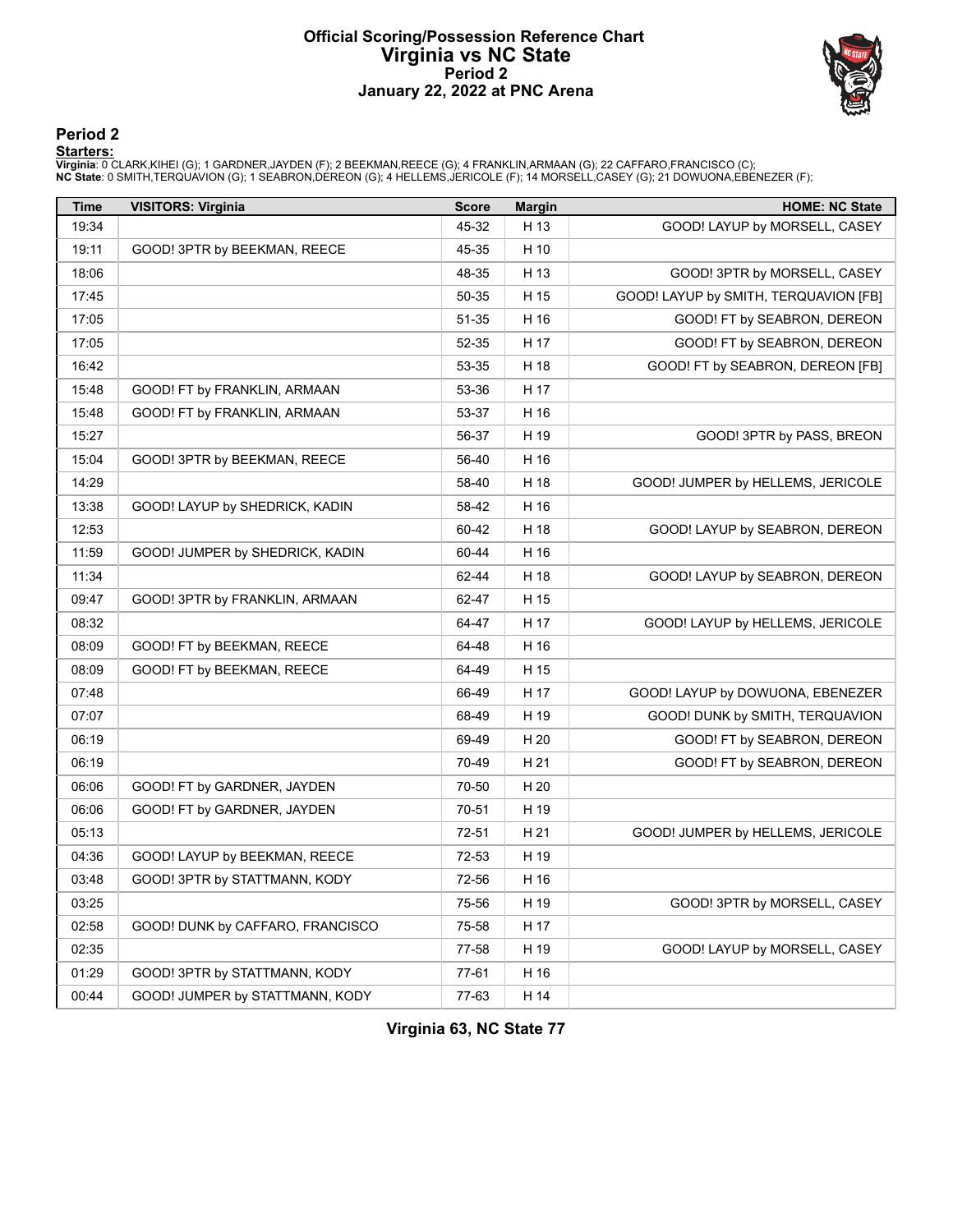

#### **Official Substitutions Log Virginia vs NC State Period 1 January 22, 2022 at PNC Arena**

| <b>VISITORS: Virginia</b>      | <b>Time</b> | <b>Score</b> | <b>HOME: NC State</b>        |
|--------------------------------|-------------|--------------|------------------------------|
| 0 CLARK, KIHEI                 |             |              | 0 SMITH, TERQUAVION          |
| 1 GARDNER, JAYDEN              |             |              | 1 SEABRON, DEREON            |
| 2 BEEKMAN, REECE               |             |              | 4 HELLEMS, JERICOLE          |
| 4 FRANKLIN, ARMAAN             |             |              | 14 MORSELL, CASEY            |
| 22 CAFFARO, FRANCISCO          |             |              | 21 DOWUONA, EBENEZER         |
|                                | 14:48       | $8 - 4$      | SUB OUT: MORSELL, CASEY      |
|                                | 14:48       |              | <b>SUB IN: ALLEN, THOMAS</b> |
| SUB OUT: 2 BEEKMAN, REECE      | 14:48       |              |                              |
| SUB IN: 23 STATTMANN.KODY      | 14:48       |              |                              |
|                                | 13:35       | $11 - 7$     | SUB OUT: SEABRON, DEREON     |
|                                | 13:35       |              | SUB OUT: DOWUONA, EBENEZER   |
|                                | 13:35       |              | SUB IN: HAYES, CAM           |
|                                | 13:35       |              | SUB IN: GIBSON, JAYLON       |
| SUB OUT: 22 CAFFARO, FRANCISCO | 13:35       |              |                              |
| SUB IN: 21 SHEDRICK, KADIN     | 13:35       |              |                              |
|                                | 09:29       | $24 - 18$    | SUB OUT: HAYES,CAM           |
|                                | 09:29       |              | SUB OUT: ALLEN, THOMAS       |
|                                | 09:29       |              | SUB OUT: GIBSON, JAYLON      |
|                                | 09:29       |              | SUB IN: SEABRON, DEREON      |
|                                | 09:29       |              | SUB IN: MORSELL, CASEY       |
|                                | 09:29       |              | SUB IN: DOWUONA, EBENEZER    |
| SUB OUT: 1 GARDNER, JAYDEN     | 09:29       |              |                              |
| SUB IN: 2 BEEKMAN, REECE       | 09:29       |              |                              |
|                                | 07:44       | 26-20        | SUB OUT: SMITH, TERQUAVION   |
|                                | 07:44       |              | SUB IN: PASS, BREON          |
| SUB OUT: 0 CLARK, KIHEI        | 07:44       |              |                              |
| SUB OUT: 21 SHEDRICK, KADIN    | 07:44       |              |                              |
| SUB IN: 1 GARDNER, JAYDEN      | 07:44       |              |                              |
| SUB IN: 22 CAFFARO, FRANCISCO  | 07:44       |              |                              |
| SUB OUT: 23 STATTMANN, KODY    | 05:56       | 26-29        |                              |
| SUB IN: 0 CLARK, KIHEI         | 05:56       |              |                              |
|                                | 03:55       | 29-32        | SUB OUT: PASS, BREON         |
|                                | 03:55       |              | SUB IN: SMITH, TERQUAVION    |
| SUB OUT: 4 FRANKLIN.ARMAAN     | 01:41       | 29-40        |                              |
| SUB OUT: 22 CAFFARO, FRANCISCO | 01:41       |              |                              |
| SUB IN: 21 SHEDRICK, KADIN     | 01:41       |              |                              |
| SUB IN: 23 STATTMANN, KODY     | 01:41       |              |                              |
| SUB OUT: 23 STATTMANN.KODY     | 00:14       | 32-40        |                              |
| SUB IN: 4 FRANKLIN, ARMAAN     | 00:14       |              |                              |

**Virginia 32, NC State 43**